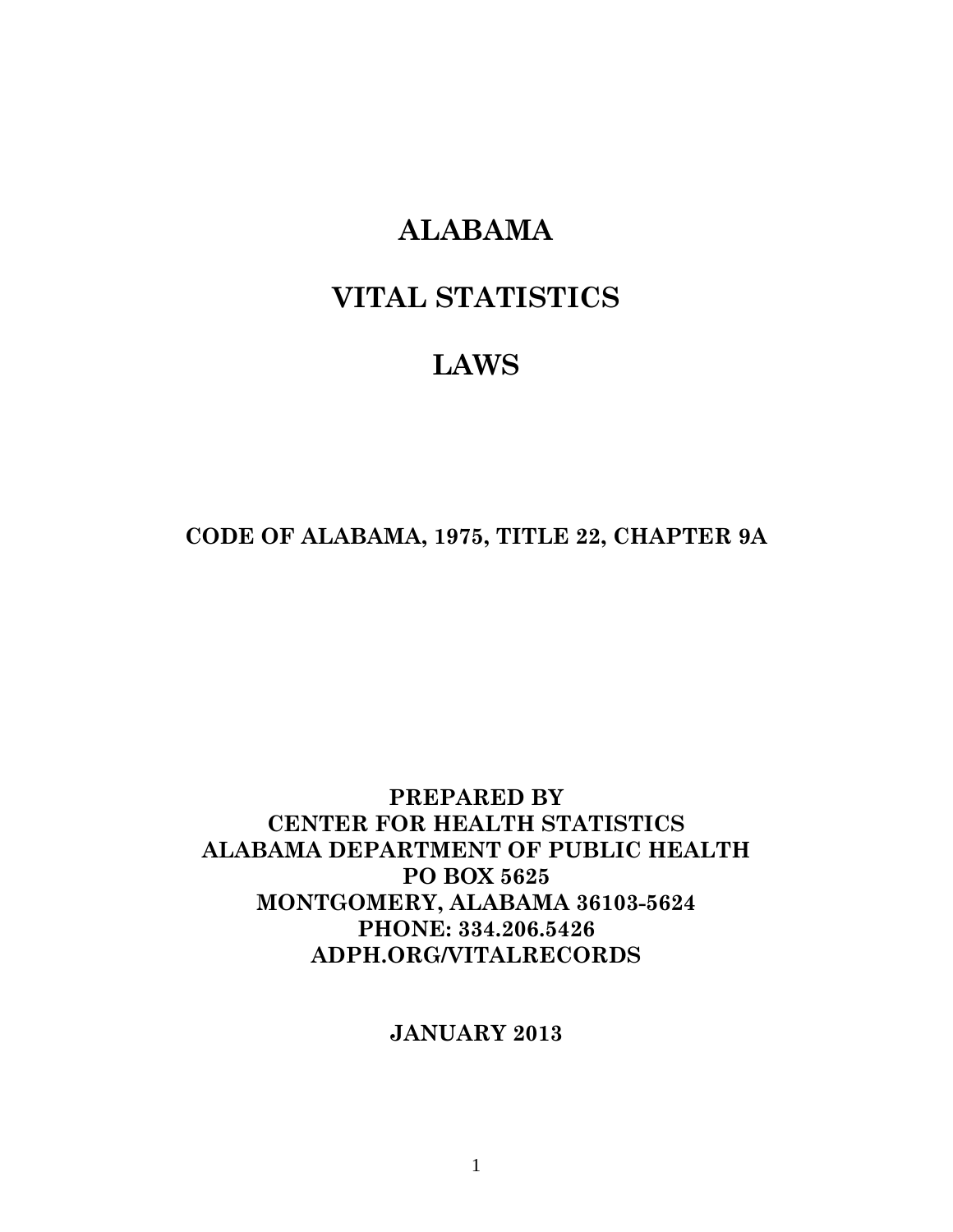# **CODE OF ALABAMA**

 **1975** 

# **TITLE 22. HEALTH, MENTAL HEALTH AND ENVIRONMENTAL CONTROL**

**CHAPTER 9A VITAL STATISTICS**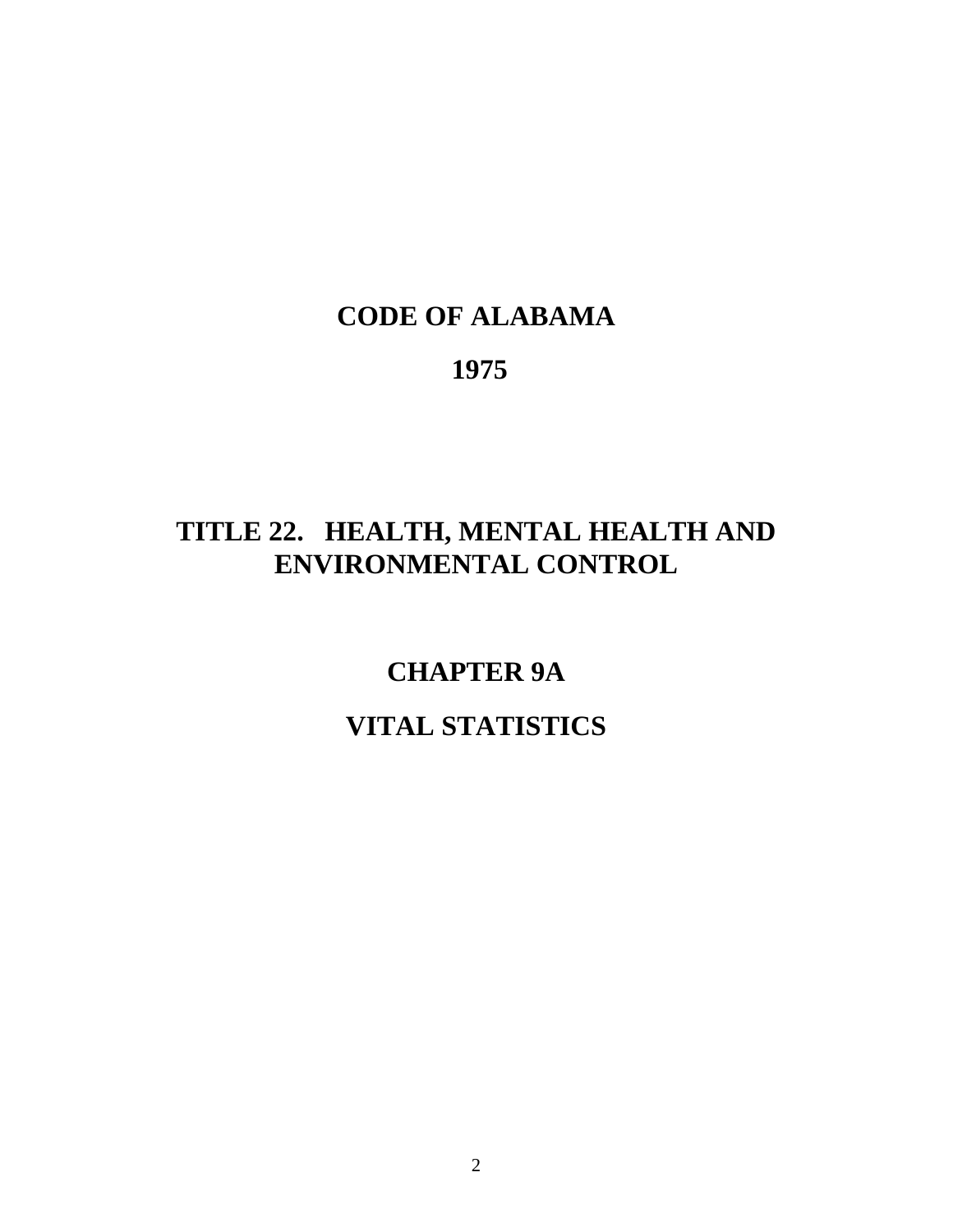#### **CODE OF ALABAMA, 1975**

#### **TITLE 22. HEALTH, MENTAL HEALTH AND ENVIRONMENTAL CONTROL**

#### **CHAPTER 9A**

#### **VITAL STATISTICS SECTIONS**

- **22-9A-1 Definitions.**
- **22-9A-2 Office of Vital Statistics and statewide system of vital statistics.**
- **22-9A-3 Appointment of State Registrar of Vital Statistics; duties of State Registrar.**
- **22-9A-4 Registration districts.**
- **22-9A-5 Local registrars and deputy registrars of vital statistics.**
- **22-9A-6 Content of certificates and reports.**
- **22-9A-7 Registration of births.**
- **22-9A-8 Registration of infants of unknown parentage.**
- **22-9A-9 Delayed registration of birth.**
- **22-9A-10 Judicial procedure to establish facts of birth.**
- **22-9A-11 Court reports of adoption.**
- **22-9A-11.1 Issuance of a Certificate of Foreign Birth without judicial proceedings.**
- **22-9A-12 New birth certificate upon adoption, legitimation, or paternity determination; availability of original certificate; contact preference form.**
- **22-9A-13 Reports of fetal death; reports of induced termination of pregnancy.**
- **22-9A-13.1 Certificate of Birth Resulting in Stillbirth.**
- **22-9A-14 Death registration.**
- **22-9A-15 Delayed registration of death.**
- **22-9A-16 Authorization for final disposition.**
- **22-9A-17 Marriage registration.**
- **22-9A-18 Divorce registration.**
- **22-9A-19 Amendment of vital records.**
- **22-9A-20 Reproduction of vital records.**
- **22-9A-21 Disclosure of information from vital records.**
- **22-9A-22 Copies or data from the system of vital statistics.**
- **22-9A-23 Fees.**
- **22-9A-24 Persons required to keep records and to furnish information.**
- **22-9A-25 Enforcement.**
- **22-9A-26 Penalty for violation of chapter or rules of the State Board of Health.**
- **22-9A-27 Continuation of rules and forms.**
- **22-9A-28 Applicability.**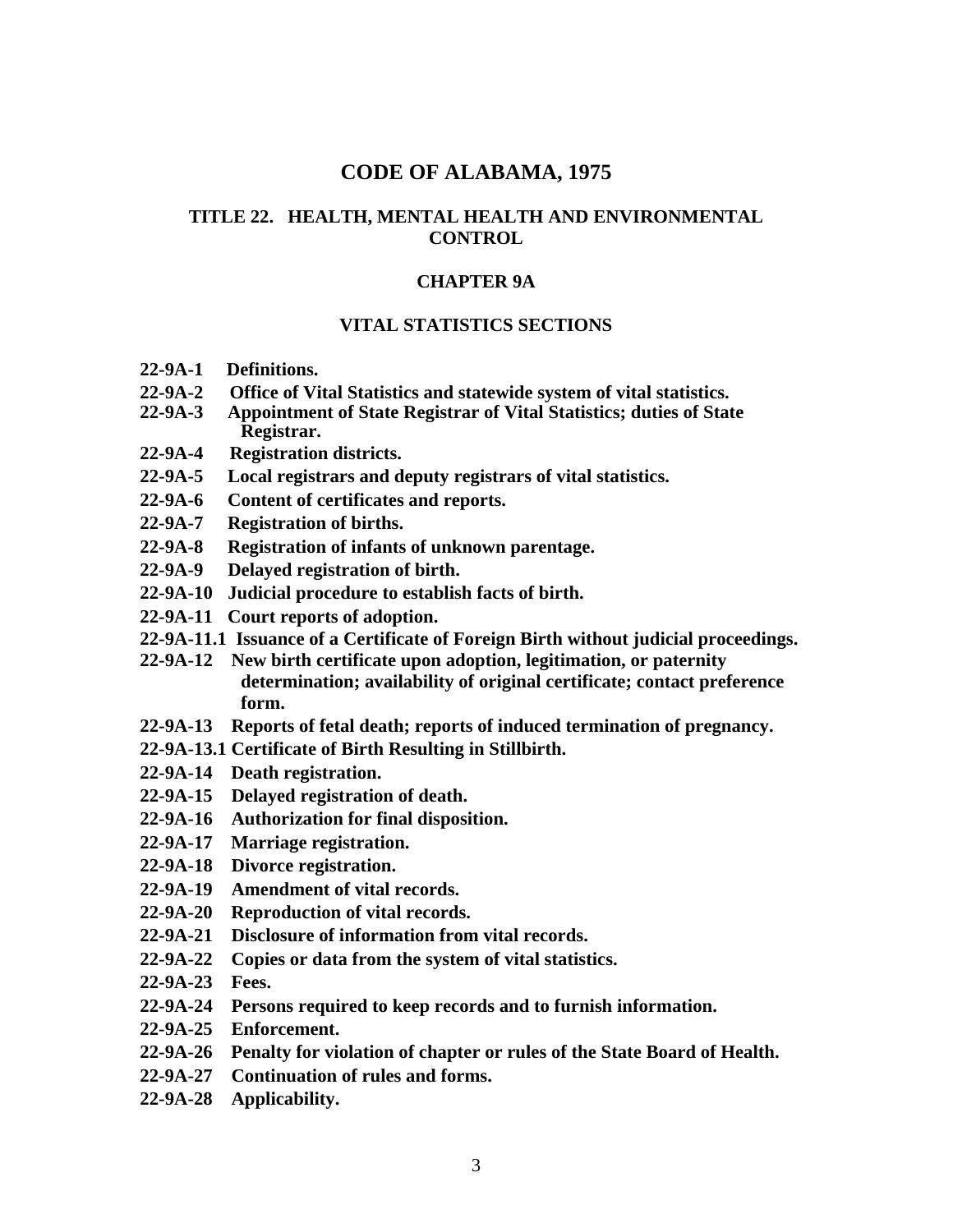#### **§ 22-9A-1. Definitions.**

For the purposes of this chapter, the following words shall have the following meanings unless the context clearly indicates otherwise:

(1) DEAD BODY. A human body or parts of the human body from the condition of which it reasonably may be concluded that death occurred.

 (2) FETAL DEATH. Death prior to the complete expulsion or extraction from the mother of a product of human conception, irrespective of the duration of pregnancy and which is not an induced termination of pregnancy. The death is indicated by the fact that after the expulsion or extraction the fetus does not breathe or show any other evidence of life, such as beating of the heart, pulsation of the umbilical cord, or definite movement of voluntary muscles. Heartbeats are to be distinguished from transient cardiac contractions; respirations are to be distinguished from fleeting respiratory efforts or gasps.

 (3) FILE. The presentation of a vital record provided for in this chapter for registration by the Office of Vital Statistics.

 (4) FINAL DISPOSITION. The burial, interment, cremation, removal from the state, or other authorized disposition of a dead body or fetus.

 (5) INDUCED TERMINATION OF PREGNANCY. The purposeful interruption of an intrauterine pregnancy with the intention other than to produce a live-born infant and which does not result in a live birth. This definition excludes management of prolonged retention of products of conception following fetal death.

 (6) INSTITUTION. Any establishment, public or private, which provides inpatient or outpatient medical, surgical, or diagnostic care or treatment, mental treatment, or nursing, custodial, or domiciliary care.

 (7) LIVE BIRTH. The complete expulsion or extraction from the mother of a product of human conception, irrespective of the duration of pregnancy, which, after such expulsion or extraction, breathes, or shows any other evidence of life such as beating of the heart, pulsation of the umbilical cord, or definite movement of voluntary muscles, whether or not the umbilical cord has been cut or the placenta is attached. Heartbeats are to be distinguished from transient cardiac contractions; respirations are to be distinguished from fleeting respiratory efforts or gasps.

 (8) PHYSICIAN. A person authorized or licensed to practice medicine or osteopathy pursuant to the laws of this state.

 (9) REGISTRATION. The acceptance by the Office of Vital Statistics and the incorporation of vital records as provided for in this chapter into its official records.

 (10) SYSTEM OF VITAL STATISTICS. The registration, collection, preservation, amendment, and certification of vital records; the collection of other reports required by this chapter; and activities related thereto, including, but not limited to, the tabulation, analysis, publication, and dissemination of vital statistics.

(11) VITAL RECORD. Certificates of birth, death, marriage, divorce, and related data.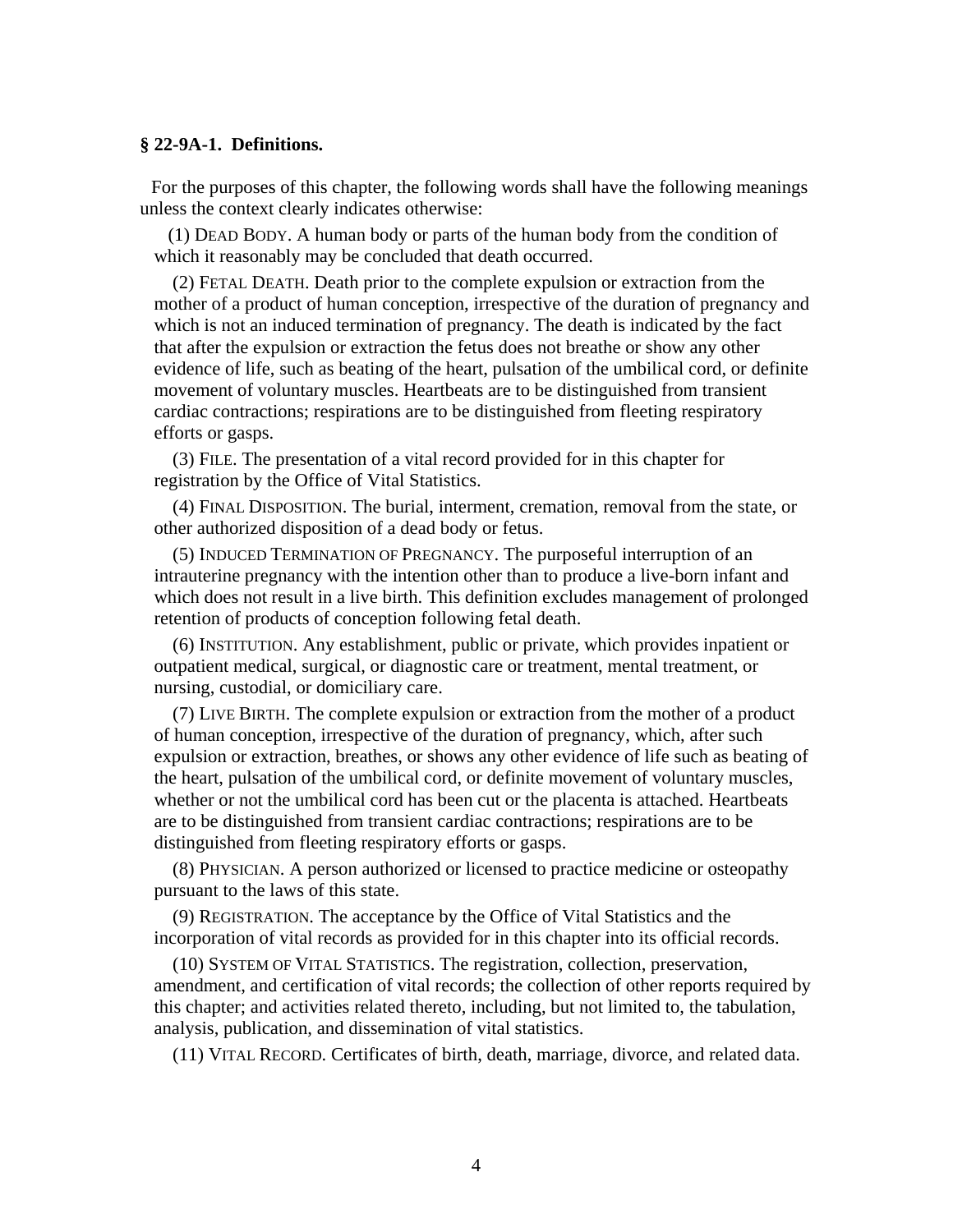(12) VITAL STATISTICS. The data derived from certificates and reports of birth, death, fetal death, induced terminations of pregnancy, marriage, divorce, and related reports. (Acts 1992, No. 92-607, p. 1255, §1.)

#### **§ 22-9A-2. Office of Vital Statistics and statewide system of vital statistics.**

The State Board of Health shall have charge of an Office of Vital Statistics. The Office of Vital Statistics shall install, maintain, and operate the only system of vital statistics and the only system of health statistics throughout this state. The Office of Vital Statistics shall be provided with sufficient staff, suitable offices, and other resources for the proper administration of the system of vital statistics and for the preservation and adequate security of its official records. The State Board of Health, hereinafter referred to as "the board," may adopt, amend, and repeal rules for the purpose of carrying out this chapter. (Acts 1992, No. 92-607, p. 1255, §2.)

#### **§ 22-9A-3. Appointment of State Registrar of Vital Statistics; duties of State Registrar.**

(a) The board shall appoint the State Registrar of Vital Statistics, hereinafter referred to as "State Registrar," in accordance with procedures and practices of the State Personnel Board.

(b) The State Registrar shall perform each of the following functions:

 (1) Administer and enforce this chapter and the rules issued hereunder, and issue instructions for the efficient administration of the system of vital statistics.

 (2) Direct and supervise the system of vital statistics and the Office of Vital Statistics and be custodian of its records.

 (3) Direct, supervise, and control the activities of all persons when they are engaged in activities pertaining to the operation of the system of vital statistics.

 (4) Conduct training programs to promote uniformity of policy and procedures throughout the state in matters pertaining to the system of vital statistics.

 (5) With the approval of the board, prescribe, furnish, and distribute forms as are required by this chapter and the rules issued hereunder, or prescribe other means for transmission of data as will accomplish the purpose of complete and accurate reporting and registration.

 (6) Prepare and publish reports of vital statistics of this state and other reports as may be required by the board.

 (7) Provide to local health departments copies of or data derived from certificates and reports required under this chapter, as he or she shall determine are necessary for local health department planning and program activities. The State Registrar shall establish a schedule with each local health department for transmittal of the copies or data. The copies or data shall remain the property of the Office of Vital Statistics, and the uses which may be made of the copies or data shall be governed by the State Registrar.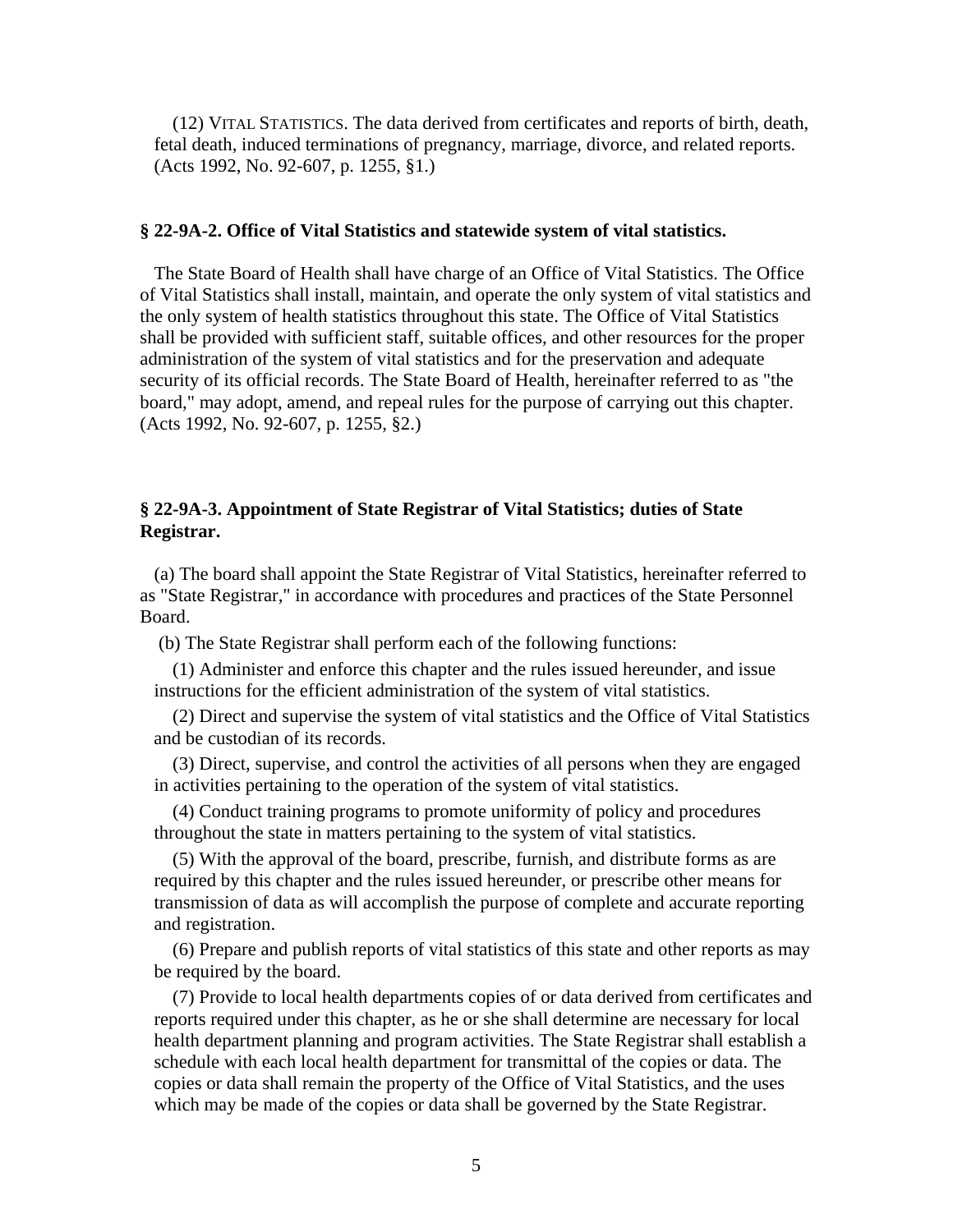(c) The State Registrar may delegate functions and duties vested in him or her to employees of the Office of Vital Statistics and to employees of any office established or designated under Section 22-9A-4. (Acts 1992, No. 92-607, p. 1255, §3.)

#### **§ 22-9A-4. Registration districts.**

The board may designate vital records registration districts within the state. The board may from time to time, as conditions justify, consolidate or subdivide the districts to facilitate registration. Each county in the state shall be a registration district unless and until changed by the board. (Acts 1992, No. 92-607, p. 1255, §4.)

#### **§ 22-9A-5. Local registrars and deputy registrars of vital statistics.**

(a) In each registration district, as defined in Section 22-9A-4 or as designated by the board, a local registrar and deputy registrars shall be appointed by the State Registrar upon the recommendation of the county health officer or his or her designee. All local registrars and deputy registrars shall be employees of the county health department. The local registrars and deputy registrars shall be subject to the control of the State Registrar when they are performing functions relating to the system of vital statistics.

 (b) Any local registrar or deputy registrar of vital statistics who fails or neglects to discharge efficiently the duties of his or her office, as set forth in this chapter, or by the rules of the board, shall be removed as local or deputy registrar by the State Registrar, and penalties may be imposed as are provided.

 (c) The local registrars and their deputies shall comply with all instructions of the State Registrar and monitor compliance of others with this chapter and with the rules of the board. (Acts 1992, No. 92-607, p. 1255, §5.)

#### **§ 22-9A-6. Content of certificates and reports.**

(a) The board shall by rule determine the items or information to be contained on certificates of birth, death, marriage, and divorce and on reports of fetal death and induced termination of pregnancy. Each certificate, report, and other document required by this chapter shall be in a format prescribed by the State Registrar.

 (b) Information required in certificates or reports authorized by this chapter may be filed and registered by photographic, electronic, or other means as prescribed by the State Registrar. (Acts 1992, No. 92-607, p. 1255, §6.)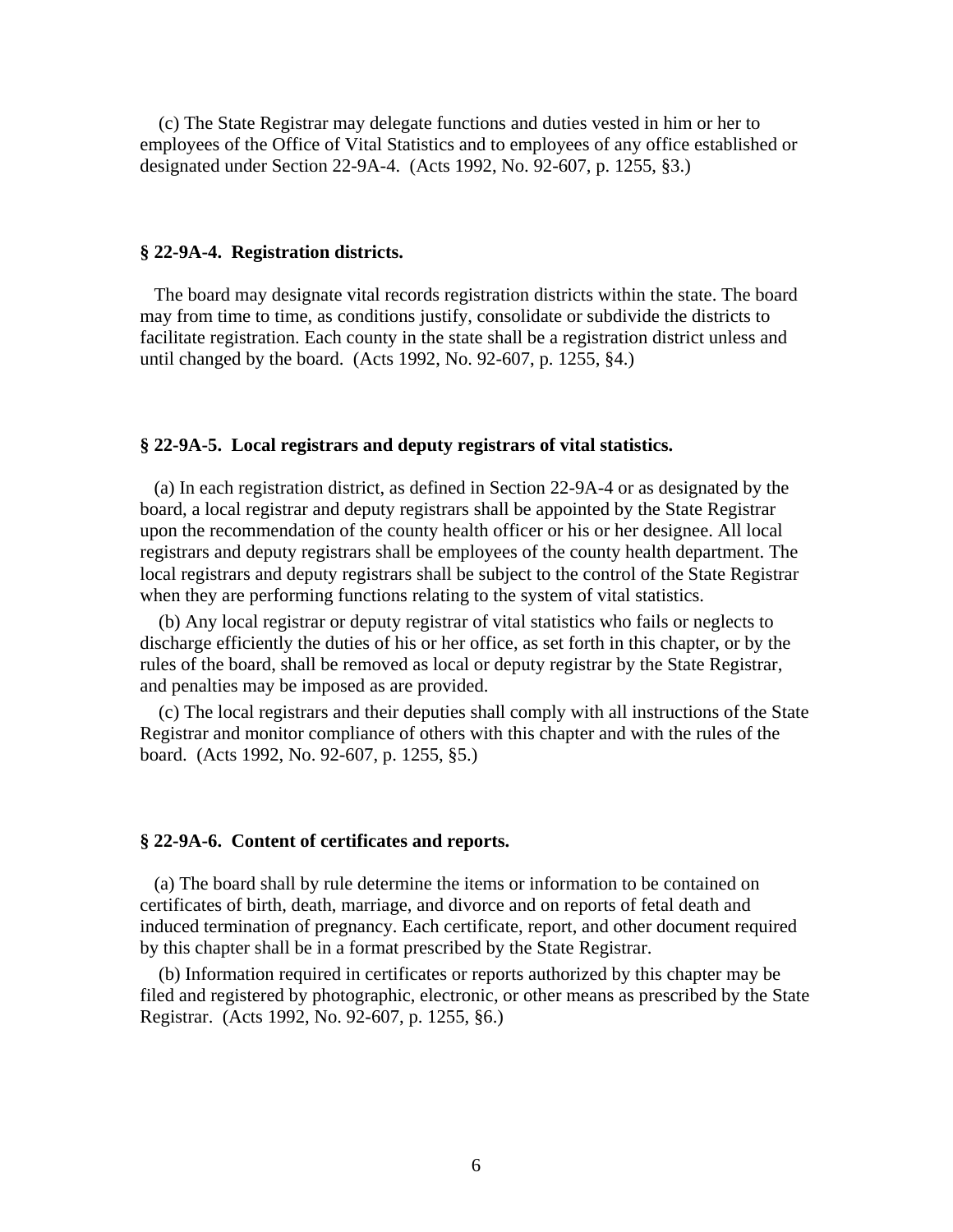#### **§ 22-9A-7. Registration of births.**

(a) A certificate of birth for each live birth which occurs in this state shall be filed with the Office of Vital Statistics, or as otherwise directed by the State Registrar, within five days after the birth and shall be registered if it has been completed and filed in accordance with this section.

 (b)(1) When a birth occurs in an institution or en route to the institution, the person in charge of the institution or his or her designated representative shall obtain the personal data, prepare the certificate, secure the signatures required, and file the certificate as directed in subsection (a) or as directed by the State Registrar within the required five days. The physician or other person in attendance shall provide the medical information required by the certificate and certify to the facts of birth within 72 hours after the birth. If the physician, or other person in attendance, does not certify to the facts of birth within the 72-hour period, the person in charge of the institution or his or her designee shall complete and sign the certificate.

 (2) In all cases where a birth occurs in an institution, the person in charge of the institution shall provide a procedure for collection of the normal fee for a certified copy of the birth certificate from the mother or father. The fee shall be forwarded to the State Registrar when a complete record of the birth is obtained, and the State Registrar shall issue a certified copy of the birth certificate to the mother or father of the child. The issuance of a certified copy of the birth certificate by the State Registrar shall not apply to births where the death of the infant occurred a short time following the birth, unless the certificate is requested by the father or mother, or where adoption is indicated.

 (c) When a birth occurs outside an institution, the certificate shall be prepared and filed by one of the following in the indicated order of priority:

 (1) The physician in attendance at the birth or who sees the child within three days after the birth.

(2) Any other person in attendance at or immediately after the birth.

 (3) The father, the mother, or in the absence of the father and the inability of the mother, the person in charge of the premises where the birth occurred.

 (d) When a birth occurs in a moving conveyance within the United States and the child is first removed from the conveyance in this state, the birth shall be registered in this state and the place where it is first removed shall be considered the place of birth. When a birth occurs on a moving conveyance while in international waters or air space or in a foreign country or its air space and the child is first removed from the conveyance in this state, the birth shall be registered in this state, but the certificate shall show the actual place of birth as can be determined.

 (e) For the purposes of birth registration, the mother is deemed to be the woman who gives birth to the child, unless otherwise determined by law.

 (f)(1) If the mother was married at the time of either conception or birth, or between conception and birth, the name of the husband shall be entered on the certificate as the father of the child, unless it is established by law that he is not the father of the child.

 (2) If the mother was not married at the time of either conception or birth or between conception and birth, the name of the father shall not be entered on the certificate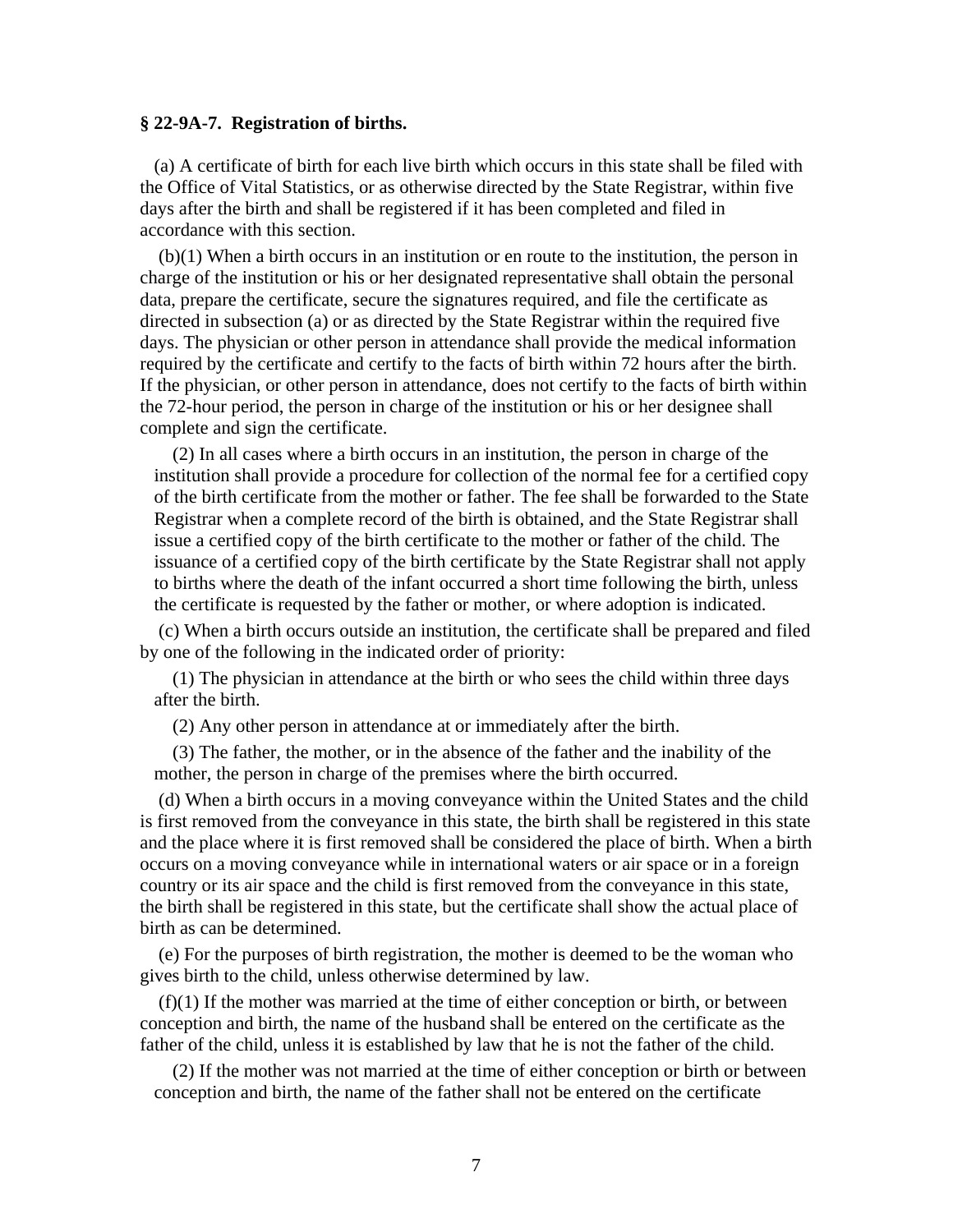unless paternity has been determined by a court of competent jurisdiction or unless the legitimation process specified in Sections 26-11-1 through 26-11-3, inclusive, or otherwise provided by law has been completed.

 (3) If the father is not named on the certificate of birth, no other information about the father shall be entered on the certificate.

 (g) The birth certificate of a child born to a married woman as a result of artificial insemination, with consent of her husband, shall be completed in accordance with subdivision (1) of subsection (f).

 (h) Either of the parents of the child shall attest to the accuracy of the personal data entered on the certificate in time to permit the filing of the certificate within the five days prescribed in subsection (a). (Acts 1992, No. 92-607, p. 1255, §7.)

#### **§ 22-9A-8. Registration of infants of unknown parentage.**

(a) Whoever assumes the custody of a live-born infant of unknown parentage shall report on a form and in a manner prescribed by the State Registrar within five days to the Office of Vital Statistics all of the following information:

(1) The date and place of finding.

(2) Sex, race, and approximate birth date of the child.

 (3) Name and address of the person or institution with whom the child has been placed for care.

(4) Name given to the child by the custodian of the child.

(5) Other data required by rules of the board.

(b) The place where the child was found shall be entered as the place of birth.

 (c) A report registered under this section shall constitute the certificate of birth for the child.

 (d) If the child is identified and a certificate of birth is found or obtained, the report registered under this section shall be placed in a special file and shall not be subject to inspection except upon an order of a court of competent jurisdiction. (Acts 1992, No. 92- 607, p. 1255, §8.)

#### **§ 22-9A-9. Delayed registration of birth.**

Any person born in the state whose birth has not been filed may have his or her birth registered by the State Registrar after complying with the requirements set forth below:

 (1) Certificates of birth filed after the time specified in Section 22-9A-7 but within one year from the date of birth shall be registered on the standard form of live-birth certificate in the manner prescribed in Section 22-9A-7. The certificate shall not be marked "DELAYED REGISTRATION." In any case where the certificate is signed by someone other than the attendant or person in charge of the institution where birth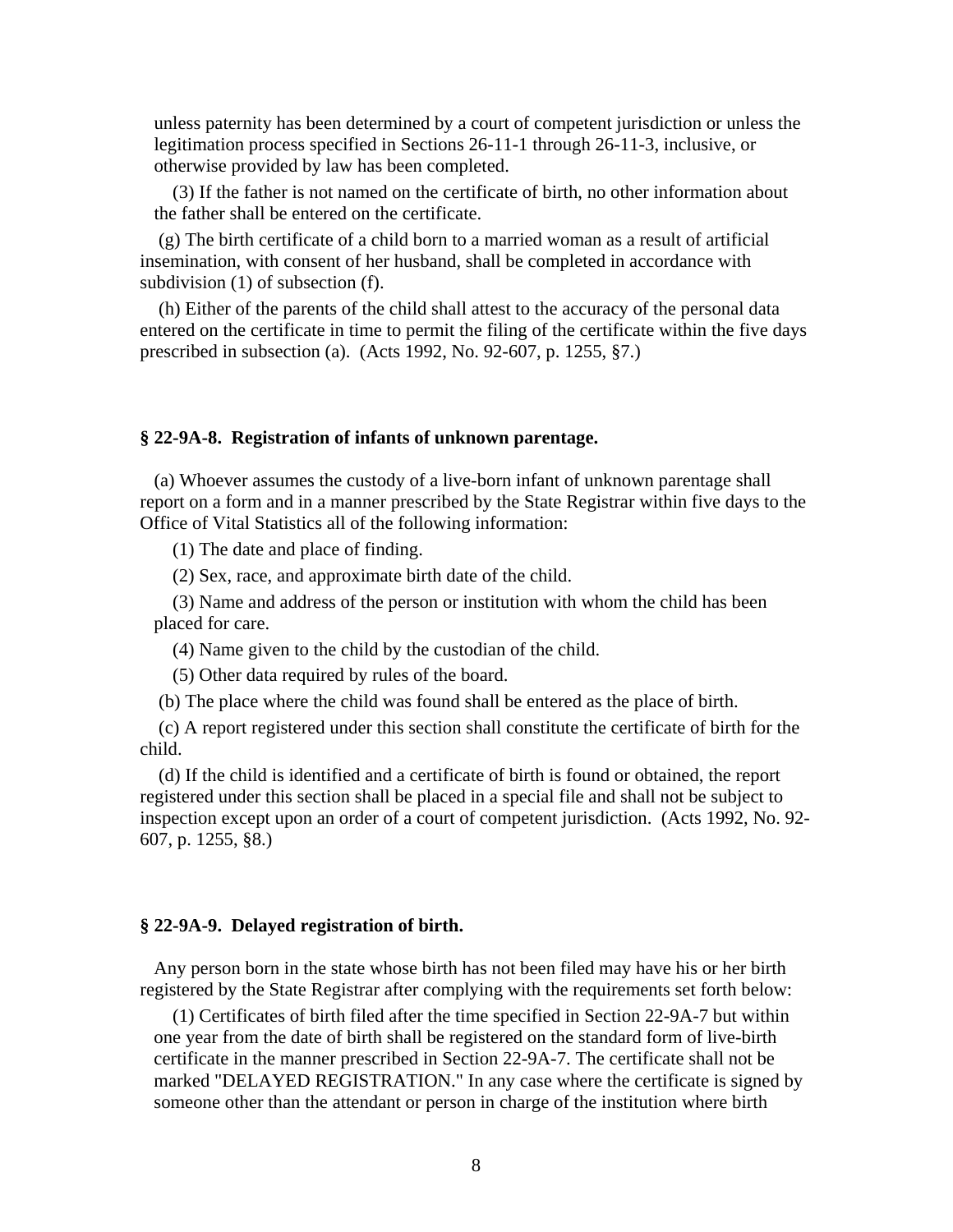occurred, a notarized statement stating the reason why the certificate cannot be signed by the attendant shall be attached to the certificate. When the State Registrar has reasonable cause to question the adequacy of the registration, he or she may require additional evidence in support of the facts of birth.

 (2) Certificates of birth filed after one year but within five years of the date of birth shall be registered on the form of live birth in use at the time of birth and the certificate shall be plainly marked "DELAYED REGISTRATION." To be acceptable for filing, the certificate shall be signed by the physician or other person who attended the birth; or if the birth occurred in an institution, the person in charge of the institution may sign the certificate. If the physician or other person who attended the birth is not available, and the birth did not occur in an institution, the certificate may be signed by one of the parents, if a notarized statement is attached to the certificate giving the reason why the certificate cannot be signed by the attendant. Additional requirements for filing certificates of birth after one year but within five years shall be set by rules of the board.

 (3) Certificates of birth filed five years or more after the date of birth may be filed for living persons and shall be made on a delayed certificate of birth form prescribed by the State Registrar and shall show on their face the date of the delayed registration. A summary statement of the evidence submitted in support of the delayed registration shall be endorsed on the certificate.

a. Any living person born in this state whose birth is not recorded in this state, or his or her parent, guardian, next of kin, or older person acting for the registrant and having personal knowledge of the facts of birth may request the registration of a delayed certificate of birth, subject to this section and instructions issued by the State Registrar.

b. Each delayed certificate of birth shall be signed and sworn to before an official authorized to administer oaths by the person whose birth is to be registered, if the person is 18 years of age or over and is competent to sign and swear to the accuracy of the facts stated in the certificate; otherwise, the certificate shall be signed and sworn to by one of the following in the indicated order of priority:

- 1. One of the parents of the registrant.
- 2. The guardian of the registrant.
- 3. The next of kin of the registrant.
- 4. Any older person having personal knowledge of the facts of birth.

c. The minimum facts that shall be established by documentary evidence shall be each of the following:

1. The full name of the person at the time of birth.

- 2. The date of birth and place of birth.
- 3. The full maiden name of the mother.

4. The full name of the father, except that if the mother was not married either at the time of conception or birth, the name of the father shall not be entered on the delayed certificate.

d. To be acceptable for filing, the name of the registrant and the date and place of birth entered on a delayed certificate of birth shall be supported by at least three pieces of documentary evidence, only one of which may be an affidavit of personal knowledge. Facts of parentage shall be supported by at least one document which may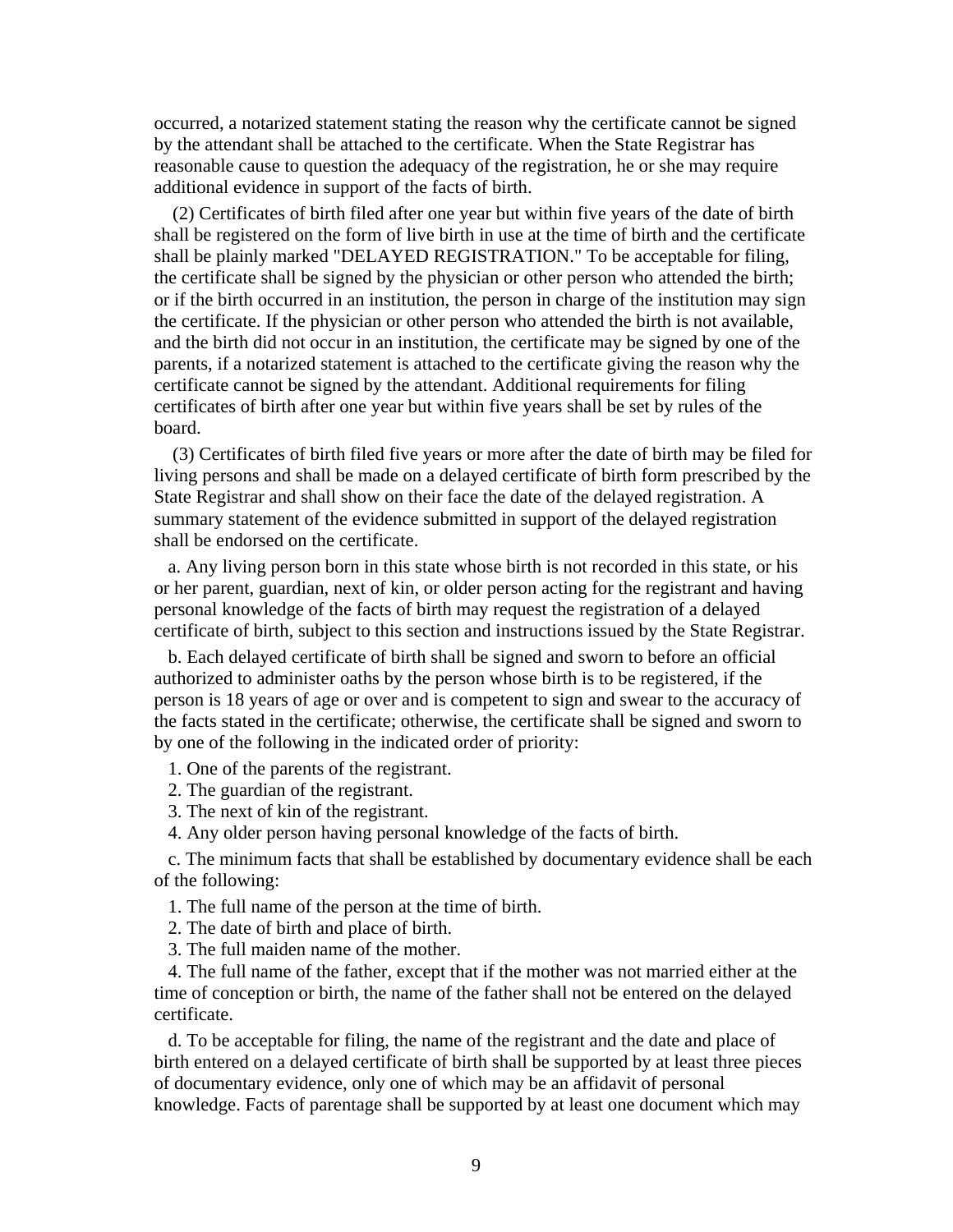be one of the documents described above other than an affidavit of personal knowledge. All documents submitted in support of the delayed birth registration shall be returned to the applicant.

e. Documents presented shall be from independent sources and shall be in the form of the original record or a duly certified copy or excerpt thereof from the custodian of the records or documents. All documents submitted in evidence, other than an affidavit of personal knowledge, shall have been established at least five years prior to the date of application or have been established prior to the tenth birthday of the applicant. An affidavit of personal knowledge, to be acceptable, shall be prepared by one of the parents, other relative, or any older person, and shall be signed before an official authorized to administer oaths. In all cases, the affiant shall be at least 10 years older than the applicant and have personal knowledge of the facts of birth.

 (4) When an applicant does not submit the minimum documentation required in this section for delayed registration or when the State Registrar has reasonable cause to question the validity or adequacy of the sworn statement or the documentary evidence of the applicant, the State Registrar shall not register the delayed certificate of birth.

 (5) Applications for delayed certificates which have not been completed within one year from the date of application may be dismissed at the discretion of the State Registrar. Upon dismissal, the State Registrar shall advise the applicant and all documents submitted in support of the registration shall be returned to the applicant. (Acts 1992, No. 92-607, p. 1255, §9.)

#### **§ 22-9A-10. Judicial procedure to establish facts of birth.**

(a) If a delayed certificate of birth is rejected under Section 22-9A-9, a petition signed and sworn to by the petitioner may be filed with a circuit court of any county in this state in which he or she resides or was born, for an order establishing a birth record.

(b) The petition shall allege each of the following:

 (1) The person for whom a delayed certificate of birth is sought was born in this state.

(2) No certificate of birth can be found in the Office of Vital Statistics.

 (3) Diligent efforts by the petitioner have failed to obtain the evidence required in accordance with Section 22-9A-9.

(4) The State Registrar has refused to register a delayed certificate of birth.

(5) Other allegations as may be required.

 (c) The petition shall be accompanied by a statement of the State Registrar made in accordance with Section 22-9A-9 and all documentary evidence which was submitted to the State Registrar in support of the registration.

 (d) The court shall fix a time and place for hearing the petition and shall give the State Registrar 10 days notice of the hearing. The State Registrar or the authorized representative of the State Registrar may appear and testify in the proceedings, or evidence may be received by affidavit.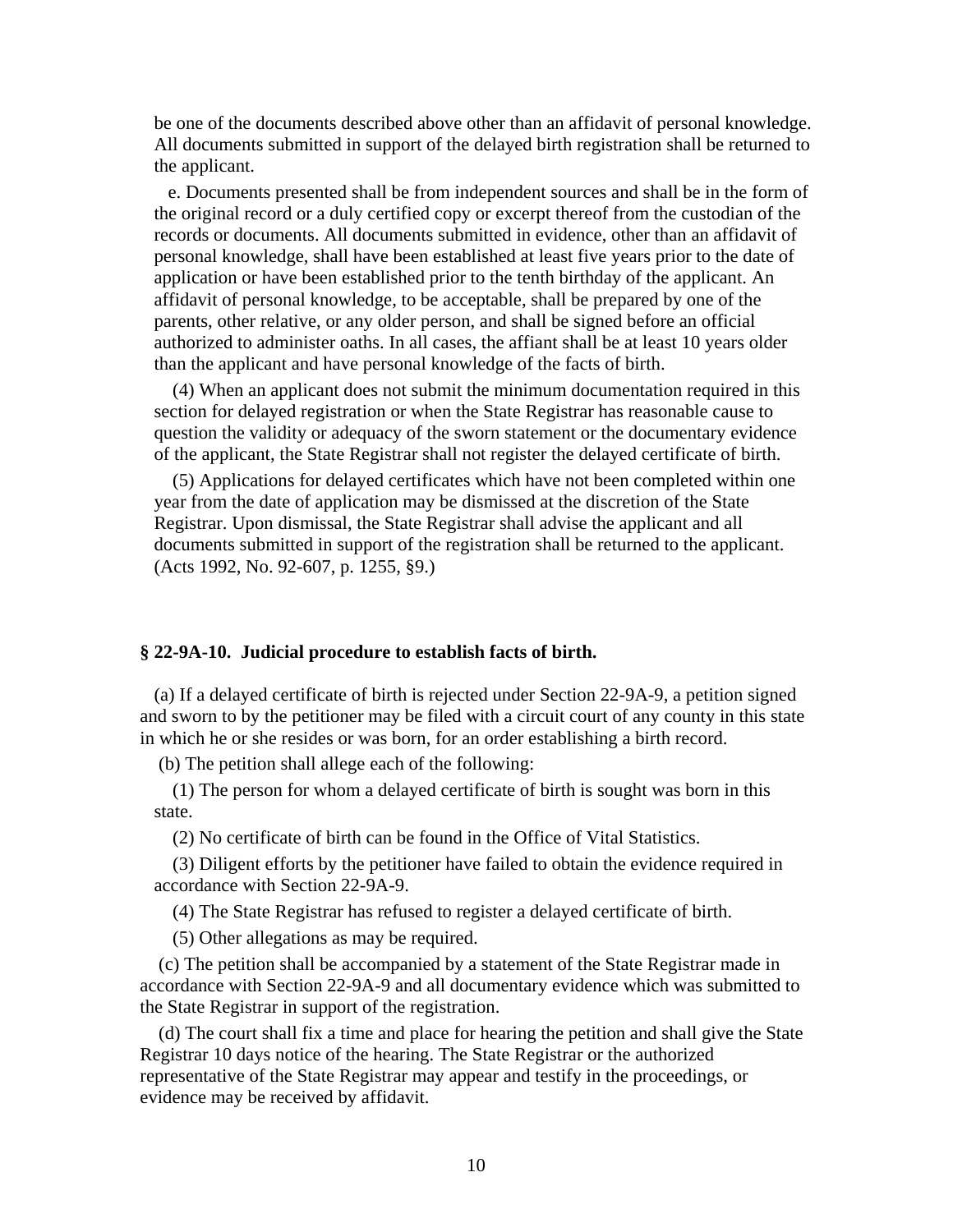(e) If the court finds, from the evidence presented, that the person for whom a delayed certificate of birth is sought was born in this state, it shall make findings as to the place and date of birth, parentage, and other findings as may be required and shall issue an order to establish a certificate of birth. The court order shall include each of the following:

- (1) The full name and sex of the person for whom the birth certificate is sought.
- (2) A statement that person was born in this state.
- (3) The date of birth and county of birth.
- (4) The full maiden name of the mother.
- (5) The full name of the father, if legally established.
- (6) A description of the evidence presented.
- (7) The date of the action of the court.

 (f) The clerk of the court shall forward each order to the State Registrar not later than the tenth day of the calendar month following the month in which the order was entered. The order shall be registered by the State Registrar and shall constitute the authority for placing a delayed certificate of birth on file. (Acts 1992, No. 92-607, p. 1255, §10.)

#### **§ 22-9A-11. Court reports of adoption.**

(a) For each adoption decreed by a court of competent jurisdiction in this state, the court shall require the preparation of a report of adoption on a form prescribed and furnished by the State Registrar. The report shall indicate those facts necessary to locate and identify the certificate of birth of the person adopted or in the case of a person who was born in a foreign country, evidence from sources determined to be reliable by the court as to the date and place of birth of the person. The report shall provide information necessary to establish a new certificate of birth of the person adopted, identify the order of adoption, and be certified by the clerk of the court.

 (b) Information necessary to prepare the report of adoption shall be furnished by each petitioner for adoption or his or her attorney. The child-placing agency or any person having knowledge of the facts shall supply the court with additional information as may be necessary to complete the report. The provision of the information shall be prerequisite to the issuance of a final decree in the matter by the court.

 (c) Within 10 days of the entry of the final order of adoption, the judge or the clerk of the court shall send to the State Registrar reports of decrees of adoption, annulment of adoption, and amendments of decrees of adoption together with related reports as the State Registrar may require.

 (d) When the State Registrar receives a report of adoption, annulment of adoption, or amendment of a decree of adoption for a person born outside this state, he or she shall forward the report to the State Registrar in the state of birth, the District of Columbia, or the territory of the United States, or if the child was born in Canada, to the appropriate registration authority in that country. If the birth occurred in a foreign country, and the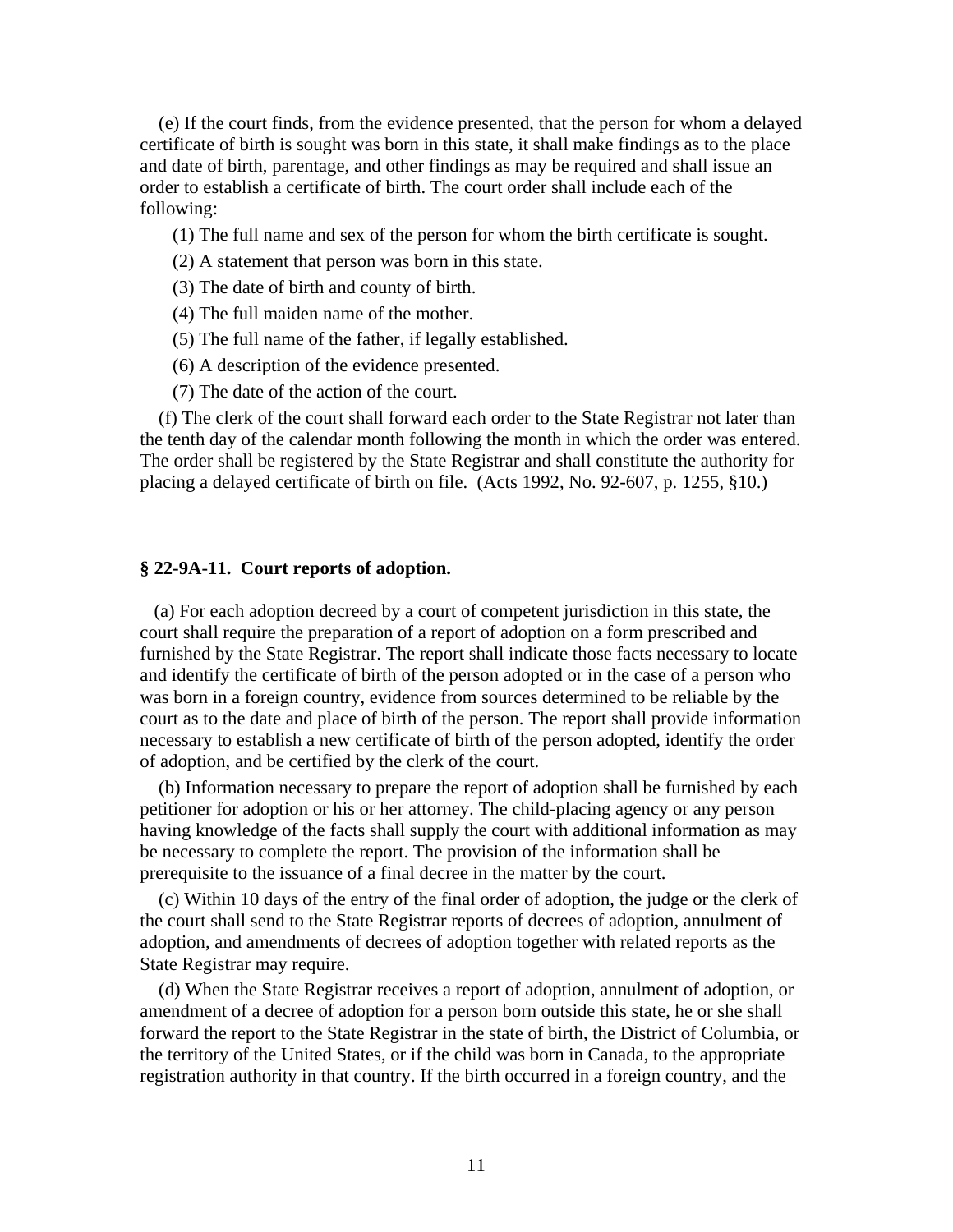child was not a citizen of the United States at the time of birth, the State Registrar shall prepare a "CERTIFICATE OF FOREIGN BIRTH" as provided in Section 22-9A-12. (Acts 1992, No. 92-607, p. 1255, §11.)

#### **§22-9A-11.1. Issuance of a Certificate of Foreign Birth without judicial proceedings.**

(a) A child who has automatically acquired United States citizenship following a foreign adoption and who possesses a Certificate of Citizenship in accordance with the Child Citizenship Act, CAA, P.L. 106-395, shall be exempt from the provisions of Section 22-9A-11, which require a judicial report to acquire a Certificate of Foreign Birth.

(b) The State Registrar, upon written request, shall prepare a Certificate of Foreign Birth reflecting the actual date and place of birth for a child who was born in a foreign country, adopted by a United States citizen, and who has automatically acquired citizenship in accordance with the federal Child Citizenship Act upon the production of all of the following documents:

(1) The child's Certificate of Citizenship.

(2) A certified copy of the child's foreign birth certificate and certified English translation.

(3) The original documents related to the foreign adoption certified by the United States Embassy abroad and certified English translation.

(4) The Social Security card of the child.

(5) A valid government issued picture identification of parent or parents, such as a passport or driver's license.

(6) Proof of residency of the parent or parents in the State of Alabama.

(c) The State Registrar shall develop any necessary forms for adoptive parents to submit in order to request a Certificate of Foreign Birth (Act 2012-179, **§** 2.).

#### **§ 22-9A-12. New birth certificate upon adoption, legitimation, or paternity determination; availability of original certificate; contact preference form.**

(a) The State Registrar shall establish a new certificate of birth for a person born in this state upon receipt of any of the following:

 (1) A report of adoption as provided in Section 22-9A-11 or a report of adoption prepared and filed in accordance with the laws of another state, the District of Columbia, a territory of the United States, or a foreign country, or a certified copy of the decree of adoption, together with the information necessary to identify the original certificate of birth and to establish a new certificate of birth. A new certificate of birth shall not be established if so requested by the court decreeing the adoption.

 (2) A request that a new certificate be established upon completion of the legitimation procedure specified in Sections 26-11-2 and 26-17-6. If the name of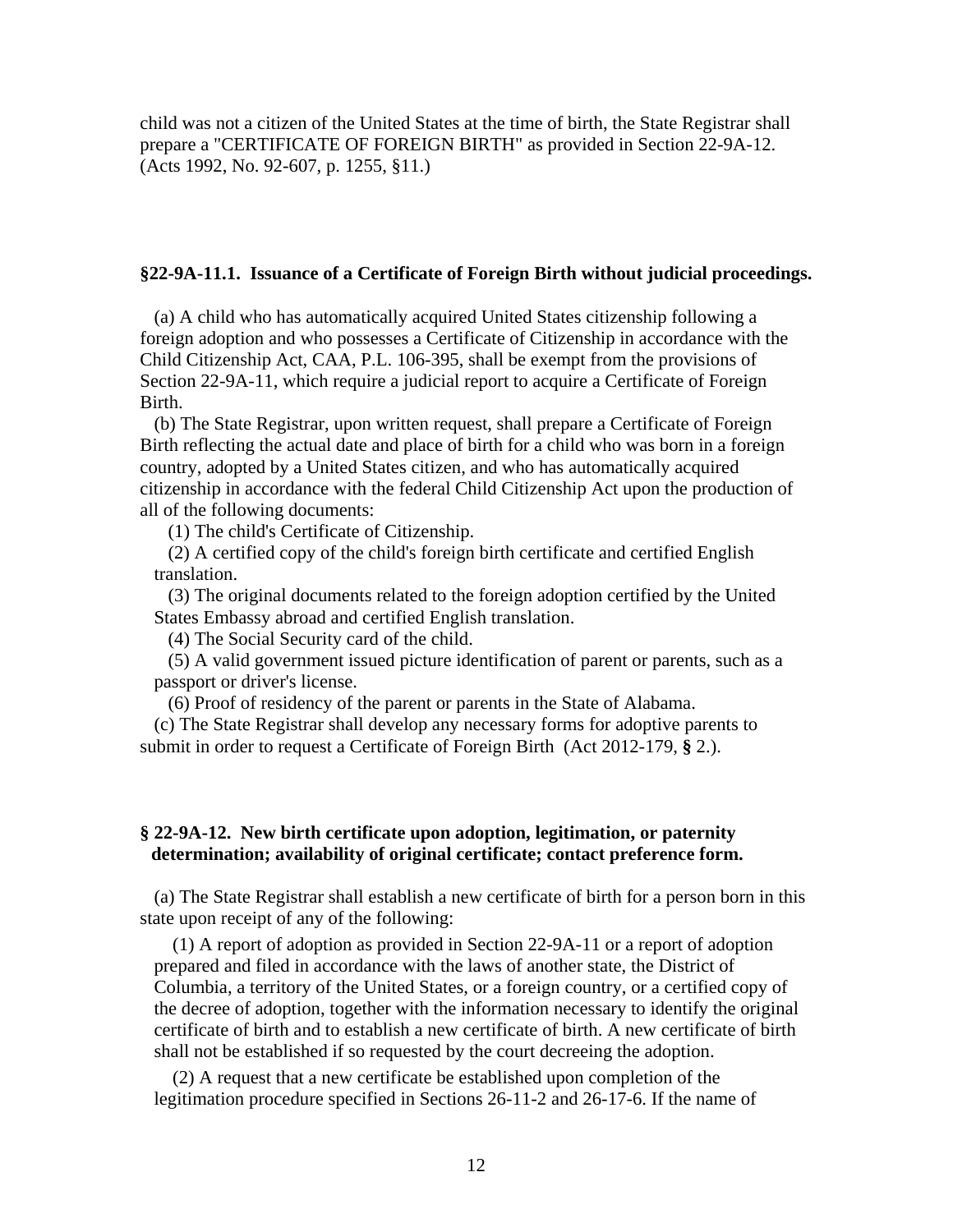another man is shown as the father of the child on the original certificate, a new certificate may be prepared only when a determination of paternity is made by a court of competent jurisdiction or following adoption.

 (3) A certified copy of a valid court determination of paternity that establishes the name of the father and decrees the name the child is to bear together with the information necessary to identify the original certificate of birth.

 (b) The new certificate of birth prepared as a result of subsection (a) shall be on the form in use at the time of its preparation and shall include all of the following items and other information necessary to complete the certificate:

(1) The name of the child.

(2) The actual place and date of birth as shown on the original certificate.

 (3) The names and personal particulars of the adoptive parents or of the natural parents, whichever is appropriate.

(4) The name of the attendant.

(5) The birth number assigned to the original birth certificate.

(6) The original filing date.

 (c) The new certificate shall be substituted for the original certificate of birth in the files, and the original certificate of birth and the evidence of adoption, legitimation, or paternity determination shall not be subject to inspection except upon order of a court of competent jurisdiction. Notwithstanding the foregoing, any person 19 years of age or older who was born in the State of Alabama and who has had an original birth certificate removed from the files due to an adoption, legitimation, or paternity determination may, upon written request, receive a copy of that birth certificate and any evidence of the adoption, legitimation, or paternity determination held with the original record. The copy of the original birth certificate shall be in a form that clearly indicates it is not a certified copy and that it may not be used for legal purposes. All procedures, fees, and waiting periods applicable to non-adopted citizens born in the State of Alabama seeking copies of certificates of birth shall apply.

 (d) A birth parent may at any time request from the State Registrar of Vital Statistics a contact preference form that shall accompany a birth certificate issued under subsection (c).

The contact preference form shall provide the following information to be completed at the option of the birth parent:

(1) I would like to be contacted.

(2) I would prefer to be contacted only through an intermediary.

 (3) I prefer not to be contacted at this time. If I decide later that I would like to be contacted, I will submit an updated contact preference form to the State Registrar of Vital Statistics. I have completed an updated medical history form and have filed it with the State Registrar of Vital Statistics.

The medical history form shall be in a form prescribed by the Department of Vital Statistics and shall be supplied to the birth parent upon request of a contact preference form from the State Registrar of Vital Statistics.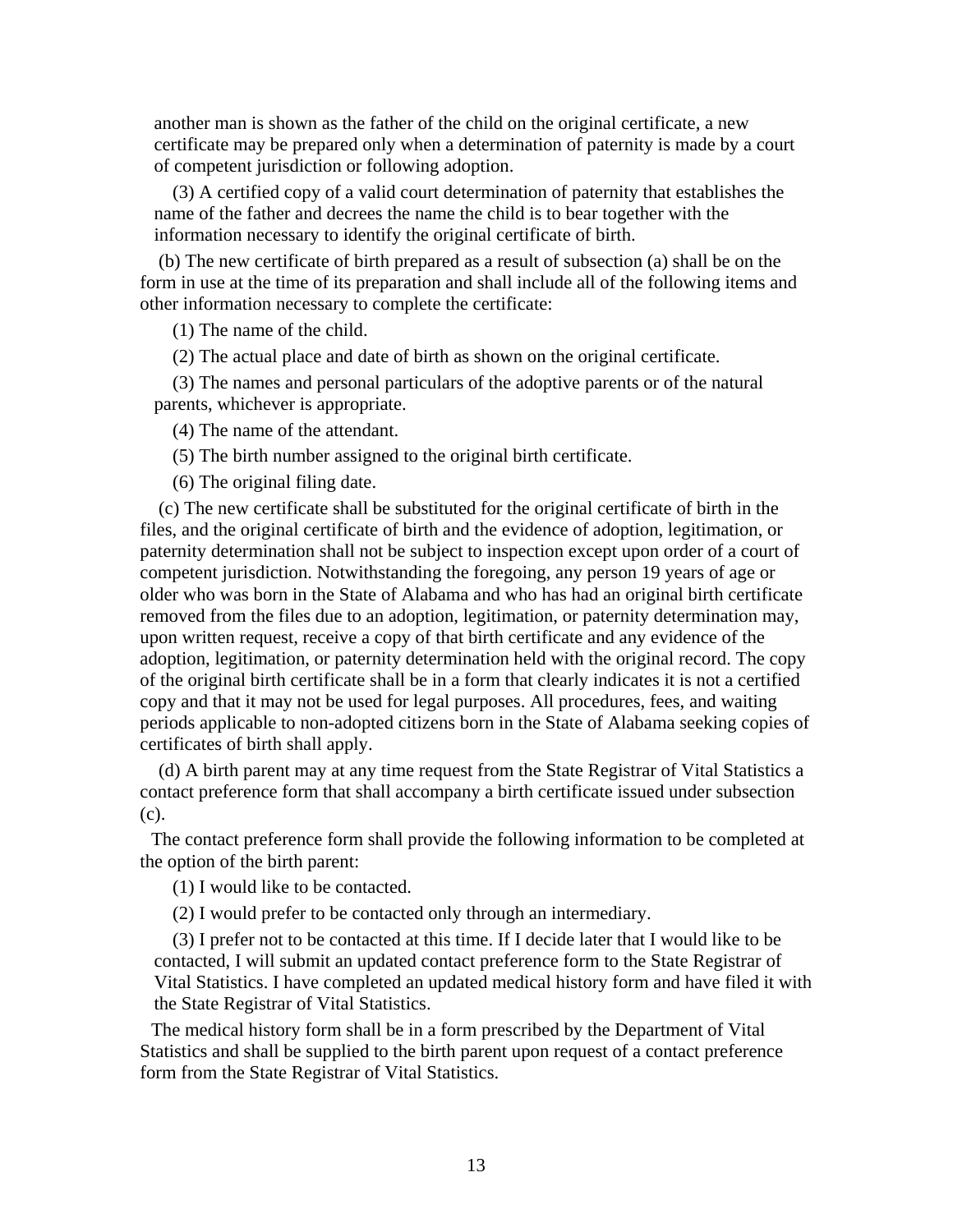Only those persons who are authorized to process applications made under subsection (c) may process contact preference and medical history forms.

The medical history form and contact preference form are confidential communications from the birth parent to the person named on the sealed birth certificate and shall be placed in a sealed envelope upon receipt from the birth parent. The sealed envelope shall be matched with and placed in the file containing the sealed birth certificate.

The sealed envelope containing the contact preference form and medical history form shall be released to a person requesting his or her own original birth certificate under subsection (c). The contact preference form and medical history form are a private communication from the birth parent to the person named on the sealed birth certificate and no copies of the forms shall be retained by the State Registrar of Vital Statistics.

 (e) Upon receipt of a report of an amended decree of adoption, the certificate of birth shall be amended as provided in Section 22-9A-19.

 (f) Upon receipt of a report or decree of annulment of adoption, the original certificate of birth shall be restored to its place in the files and the new certificate and evidence shall not be subject to inspection except upon order of a court of competent jurisdiction or as specified by the board.

 (g) If no certificate of birth is on file for the person for whom a new birth certificate is to be established under this section, and the date and place of birth have been determined in the adoption or paternity proceedings, a delayed certificate of birth shall be filed with the State Registrar as provided in Section 22-9A-9 or Section 22-9A-10 before a new certificate of birth is established. The new birth certificate shall be prepared on the appropriate delayed birth certificate form.

 (h) When a new certificate of birth is established by the State Registrar, all copies of the original certificate of birth in the custody of any other party shall be forwarded to the State Registrar upon receipt of his or her request.

 (i)(1) The State Registrar shall, upon request, prepare and register a certificate in this state for a person born in a foreign country who is not a citizen of the United States and who was adopted through a court in this state. The certificate shall be established upon receipt of a report of adoption from the court decreeing the adoption, proof of the date and place of birth of the child, and a request from the court, the adopting parents, or the adopted person if 18 years of age or over that a certificate be prepared. The certificate shall be labeled "CERTIFICATE OF FOREIGN BIRTH" and shall show the actual country of birth. A statement shall also be included on the certificate indicating that it is not evidence of United States citizenship for the child for whom it is issued. After registration of the birth certificate in the new name of the adopted person, the State Registrar shall seal and file the report of adoption which shall not be subject to inspection except upon order of a court of competent jurisdiction or as provided by statute. Notwithstanding the foregoing, any person 19 years of age or older who has had a CERTIFICATE OF FOREIGN BIRTH prepared in the State of Alabama may, upon written request, receive a copy of any information about the adoption held in files under the jurisdiction of the State Registrar.

 (2) If the child was born in a foreign country but was a citizen of the United States at the time of birth, the State Registrar shall not prepare a "CERTIFICATE OF FOREIGN BIRTH" and shall notify the adoptive parents of the procedures for obtaining a revised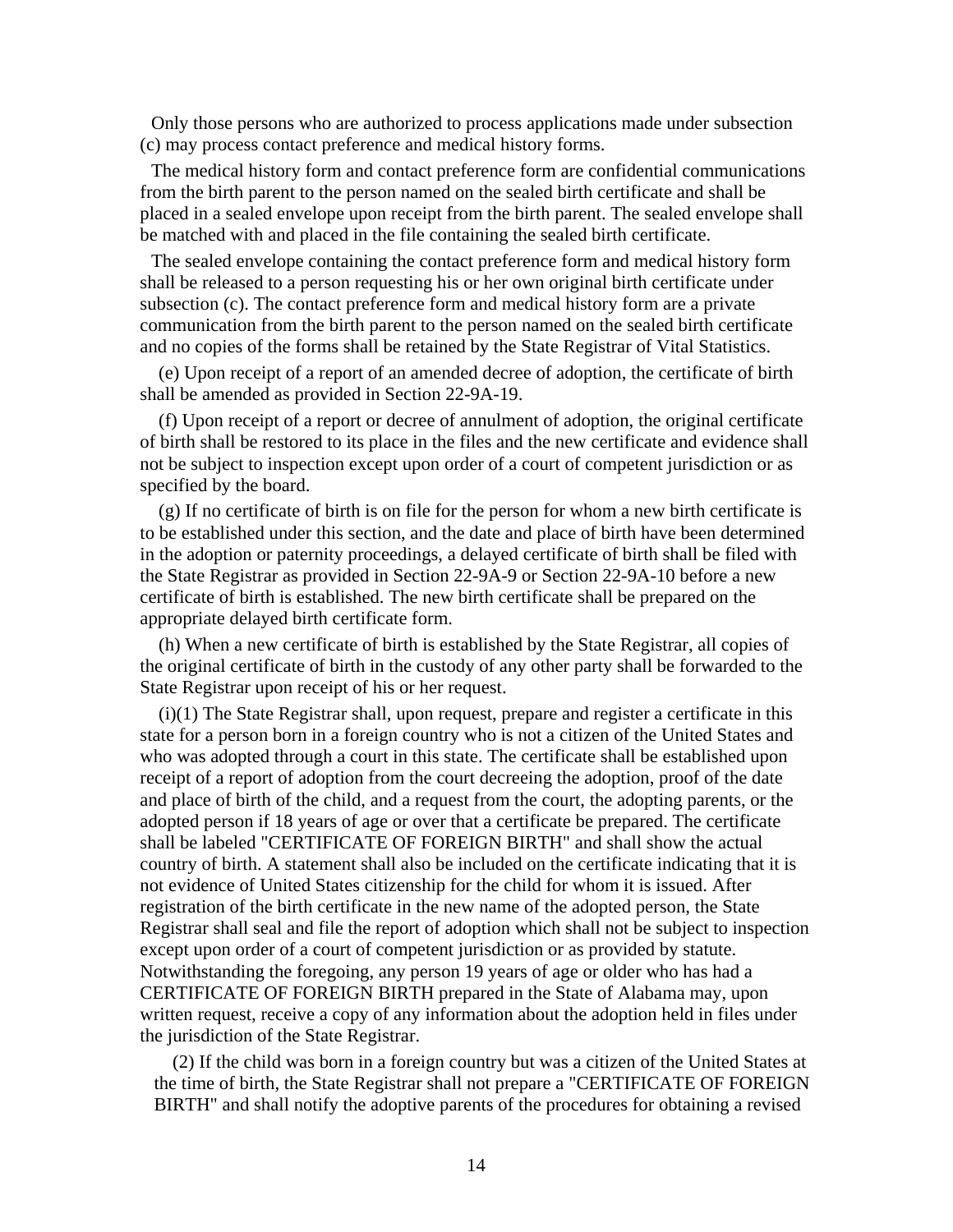birth certificate for their child through the U.S. Department of State. (Acts 1992, No. 92-607, p. 1255, §12; Act 2000-794, p. 1869, §1.)

#### **§ 22-9A-13. Reports of fetal death; reports of induced termination of pregnancy.**

(a) A report of fetal death shall be filed with the Office of Vital Statistics, or as otherwise directed by the State Registrar, within five days after the occurrence is known if the fetus has advanced to, or beyond, the twentieth week of uterogestation.

 (1) When a fetal death occurs in an institution, the person in charge of the institution or his or her designated representative shall prepare and file the report.

 (2) When a fetal death occurs outside an institution, the physician in attendance shall prepare and file the report.

 (3) When a fetal death occurs without medical attendance, the county medical examiner, the state medical examiner, or the coroner shall determine the cause of fetal death and shall prepare and file the report.

 (4) When a fetal death occurs in a moving conveyance and the fetus is first removed from the conveyance in this state or when a dead fetus is found in this state and the place of fetal death is unknown, the fetal death shall be reported in this state. The county where the fetus was first removed from the conveyance or the dead fetus was found shall be considered the county of fetal death.

 (b) A report of induced termination of pregnancy for each induced termination of pregnancy which occurs in this state shall be filed with the Office of Vital Statistics, or as otherwise directed by the State Registrar, no later than 10 days after the last day of the month during which the procedure was performed.

 (1) When the induced termination of pregnancy is performed in an institution, the person in charge of the institution or his or her designated representative shall prepare and file the report.

 (2) When the induced termination of pregnancy is performed outside an institution, the physician in attendance shall prepare and file the report.

(3) Beginning January 1, 2012, the Office of Vital Statistics shall collect the following information for all induced terminations of pregnancies in addition to information already collected; provided, that the definition of induced termination of pregnancy in Section 22-9A-1(5) shall be construed to include every abortion as defined in Section 26-23B-3(1).

a. Postfertilization age:

 1. If a determination of probable postfertilization age was made, whether ultrasound was employed in making the determination, and the week of probable postfertilization age determined.

 2. If a determination of probable postfertilization age was not made, the basis of the determination that a medical emergency existed.

b. Method of abortion: Which of the following was employed:

 1. Medication abortion (such as, but not limited to, mifepristone/misoprostol or methotrexate/misoprostol).

2. Manual vacuum aspiration.

3. Electrical vacuum aspiration.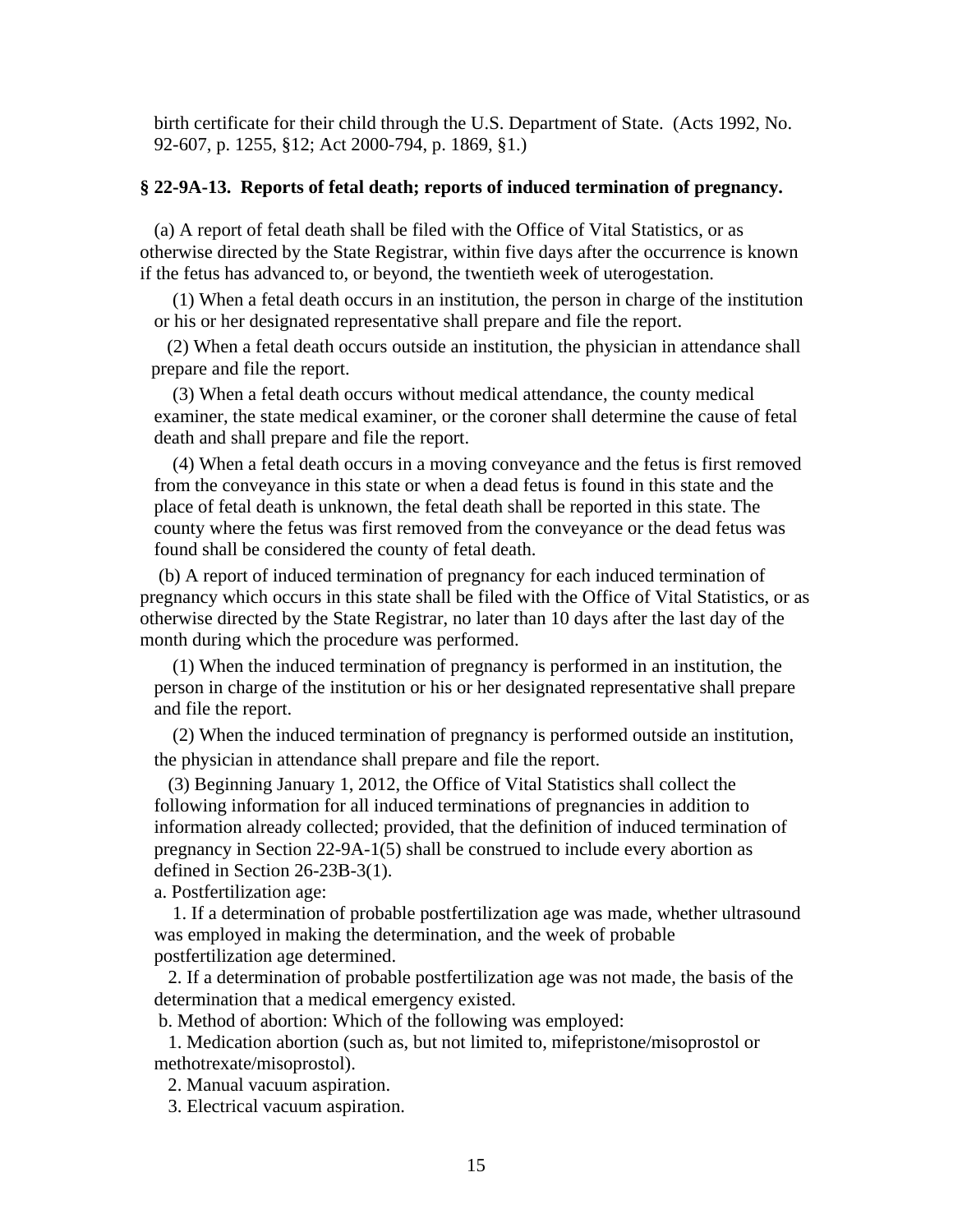4. Dilation and evacuation.

5. Combined induction abortion and dilation and evacuation.

6. Induction abortion with prostaglandins.

 7. Induction abortion with intra-amniotic instillation (such as, but not limited to, saline or urea).

8. Induction abortion, other.

9. Intact dilation and extraction (partial-birth).

10. Method not listed (specify).

c. Whether an intra-fetal injection was used in an attempt to induce fetal demise (such as, but not limited to, intra-fetal potassium chloride or digoxin).

d. Age and race of the patient.

 e. If the probable postfertilization age was determined to be 20 or more weeks, the basis of the determination that the pregnant woman had a condition which so complicated her medical condition as to necessitate the abortion of her pregnancy to avert her death or to avert serious risk of substantial and irreversible physical impairment of a major bodily function, not including psychological or emotional conditions.

 f. If the probable postfertilization age was determined to be 20 or more weeks, whether or not the method of abortion used was one that, in reasonable medical judgment, provided the best opportunity for the unborn child to survive and, if such a method was not used, the basis of the determination that termination of the pregnancy in that manner would pose a greater risk either of the death of the pregnant woman or of the substantial and irreversible physical impairment of a major bodily function, not including psychological or emotional conditions, of the woman than would other available methods.

 (4) Reports of induced termination of pregnancy shall not contain the name or the address of the patient whose pregnancy was terminated, nor shall the report contain any other information identifying the patient, except that each report shall contain a unique medical record identifying number, to enable matching the report to the patient's medical records.

 (5) Individual induced termination of pregnancy reports shall be maintained in strict confidence by the Office of Vital Statistics, shall not be available for public inspection, and shall not be made available except:

 a. To the Attorney General or a district attorney with appropriate jurisdiction pursuant to a criminal investigation.

 b. To the Attorney General or a district attorney pursuant to a civil investigation of the grounds for an action under subsection (b) of Section 26-23B-7.

c. Pursuant to court order in an action under Section 26-23B-7.

d. Pursuant to investigations under Section 22-9A-25.

 e. At the request of the board or its attorney pursuant to an investigation of civil or criminal legal action related to licensure or the need for licensure of health facilities or similar investigation or legal action for failure to file reports required by this section.

f. As provided in subdivision (6).

 (6) The Office of Vital Statistics shall annually issue a public report providing aggregate data for the previous calendar year compiled from all of the reports covering that year submitted in accordance with this section for each of the items listed in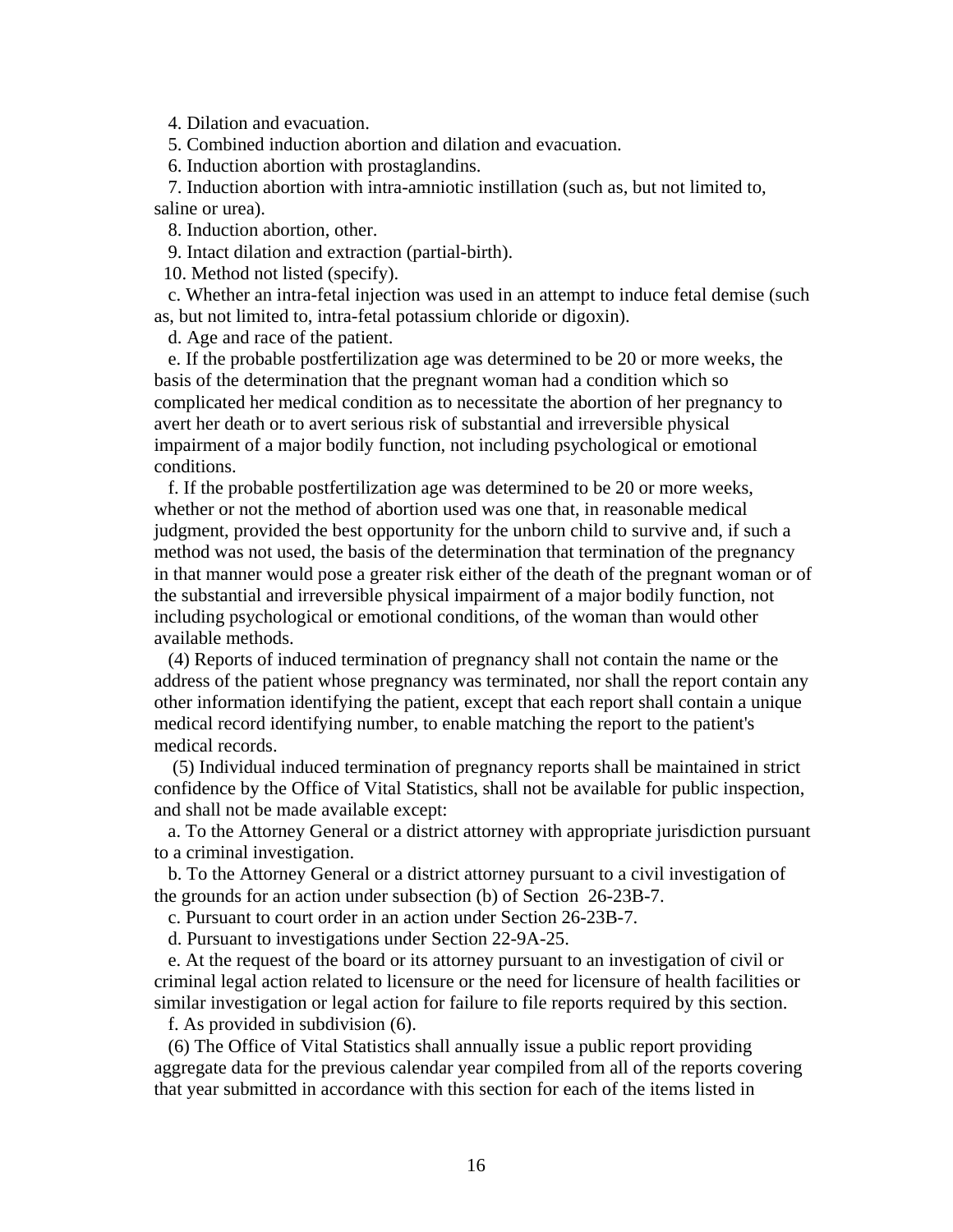subdivision (3). Each report shall also provide aggregate data for each such item for all previous calendar years during which this section was in effect, adjusted to reflect any additional information from late or corrected reports. The Office of Vital Statistics shall take care to ensure that none of the information included in the public reports could reasonably lead to the identification of any pregnant woman upon whom an induced termination of pregnancy was performed or attempted and shall not release the names of individual physicians or other staff members employed by institutions performing induced terminations of pregnancy. The Office of Vital Statistics shall not release the number of procedures performed by any particular physician, but shall include in each public report the number of induced terminations of pregnancy, by method and week of postfertilization age, reported by each institution. Information that may not be publicly released under this subdivision shall be made available only as provided with regard to individual induced termination of pregnancy reports in subdivision (5).

 (7) The State Registrar may authorize the use of other aggregate statistical data for official government use.

 (c) The reports required under this section are statistical reports only and are not to be incorporated into the official records of the Office of Vital Statistics. Certified copies of these records shall not be issued by the Office of Vital Statistics. The State Registrar shall retain and safeguard all individual reports received, making them available only as provided in subdivision (5).

 (d) The Office of Vital Statistics, in advance of 2013 and each succeeding calendar year, shall determine whether as a result of changes in abortion practice the list of methods of abortion for reports of induced termination of pregnancy to be used during that calendar year should be modified from those listed in subdivision (3)b. of subsection (b) so as to add new methods, modify the description of methods, or delete methods no longer in use, and shall issue a public notice incorporating changes based on that determination.

 (e) The Office of Vital Statistics may charge a filing fee for each report of induced termination of pregnancy required by this section calculated to be sufficient, based on the number of reports estimated to be filed, to recoup and cover the costs to the Office of Vital Statistics of fulfilling its duties under subsections (b) to (d), inclusive, of this section." (Acts 1992, No. 92-607, p. 1255, §13; Act 2011-672, p. 1784, §6; Act 2012- 363, §1(b)(2).)

#### **Section 22-9A-13.1 Certificate of Birth Resulting in Stillbirth**

(a) For the purposes of this section, the following words shall have the following meanings:

(1) CERTIFICATE OF BIRTH RESULTING IN STILLBIRTH. A certificate issued to record and memorialize the birth of a stillborn child.

(2) STILLBIRTH or STILLBORN. An unintended, intrauterine fetal death after a gestational age of not less than 20 completed weeks.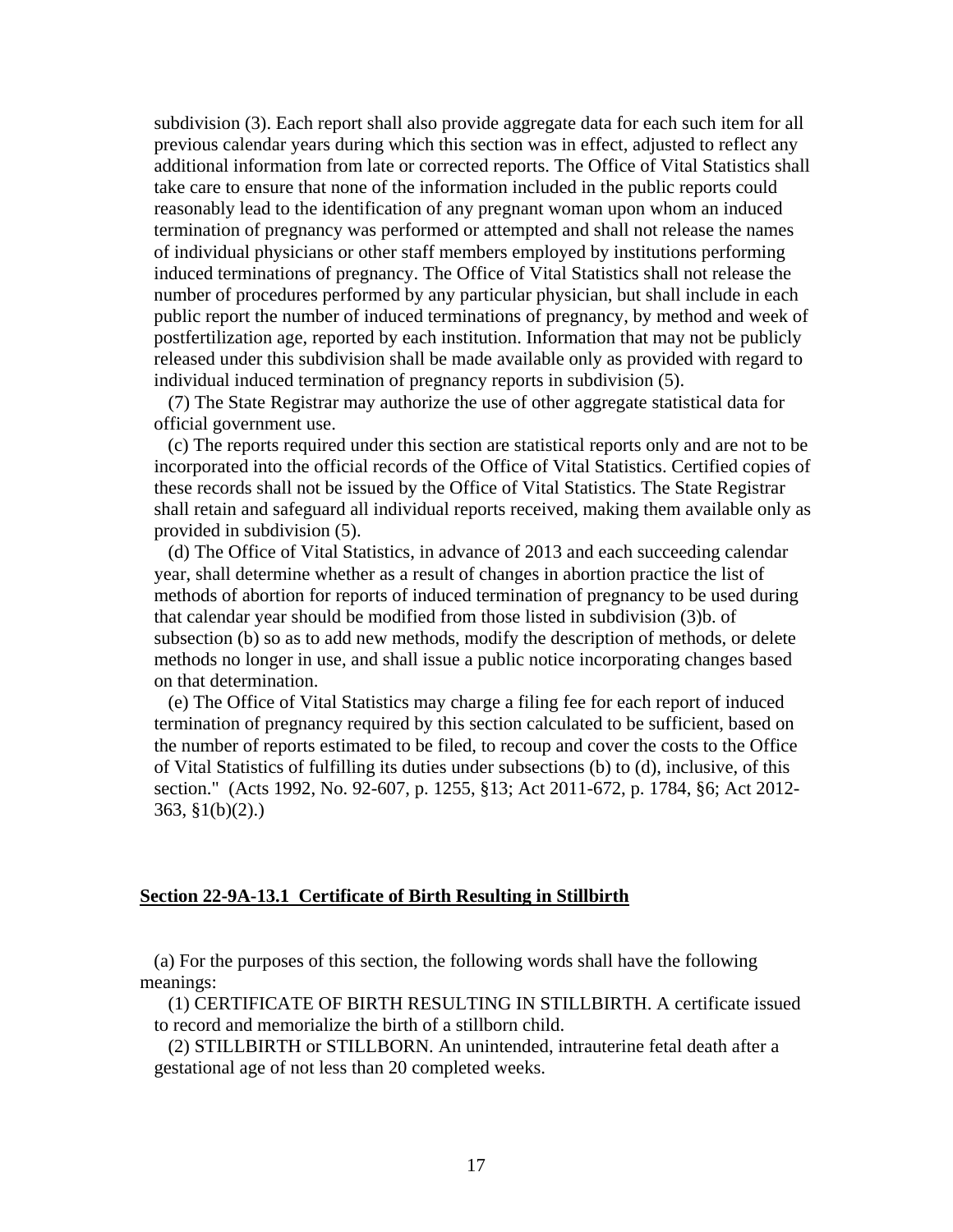(b) Effective January 1, 2012, the State Registrar shall issue a Certificate of Birth Resulting in Stillbirth upon the request of a parent named on a report of fetal death filed on or after January 1, 2007. A Certificate of Birth Resulting in Stillbirth shall be issued within 60 days from the date of the request.

(c) The person who is required to file a report of fetal death under Section 22-9A-13, shall advise the parent of a stillborn child:

(1) That a parent may, but is not required to, request the preparation of a Certificate of Birth Resulting in Stillbirth.

(2) That a parent may obtain a Certificate of Birth Resulting in Stillbirth by contacting the State Office of Vital Statistics after requesting the certificate and paying the required fee.

(3) How a parent may contact the Office of Vital Statistics to request a Certificate of Birth Resulting in Stillbirth.

(d) The State Board of Health may adopt rules to implement and administer this section. In addition to any other information required by the rules of the State Board of Health, the certificate shall include the following:

(1) The date of the stillbirth.

(2) The county in which the stillbirth occurred.

(3) The name of the stillborn child as provided in the report of fetal death. If a name was not provided at the time of the filing of the report of fetal death, the State Registrar, upon the request of a parent listed in the report of fetal death, shall add a name to the certificate when issued.

(4) The file number of the corresponding report of fetal death.

(5) The following statement: "This certificate is not proof of live birth."

(e) The fee for the issuance of the Certificate of Birth Resulting in Stillbirth shall be the same as the fee collected for the issuance of a certified copy of any other vital record. (Act 2011-706, p 2187, § 1.)

#### **§ 22-9A-14. Death registration.**

(a) A certificate of death for each death which occurs in this state shall be filed with the Office of Vital Statistics, or as otherwise directed by the State Registrar, within five days of the death and shall be registered if it has been completed and filed in accordance with this section.

 (1) If the place of death is not known, but the dead body is found in this state, the certificate of death shall be completed and filed in accordance with this section. The county where the body is found shall be shown on the certificate as the county of death. If the date of death is unknown, the date the dead body was found shall be shown on the certificate as the date of death.

 (2) When death occurs in a moving conveyance in the United States and the body is first removed from the conveyance in this state, the death shall be registered in this state and the county where it is first removed shall be considered as the county of death.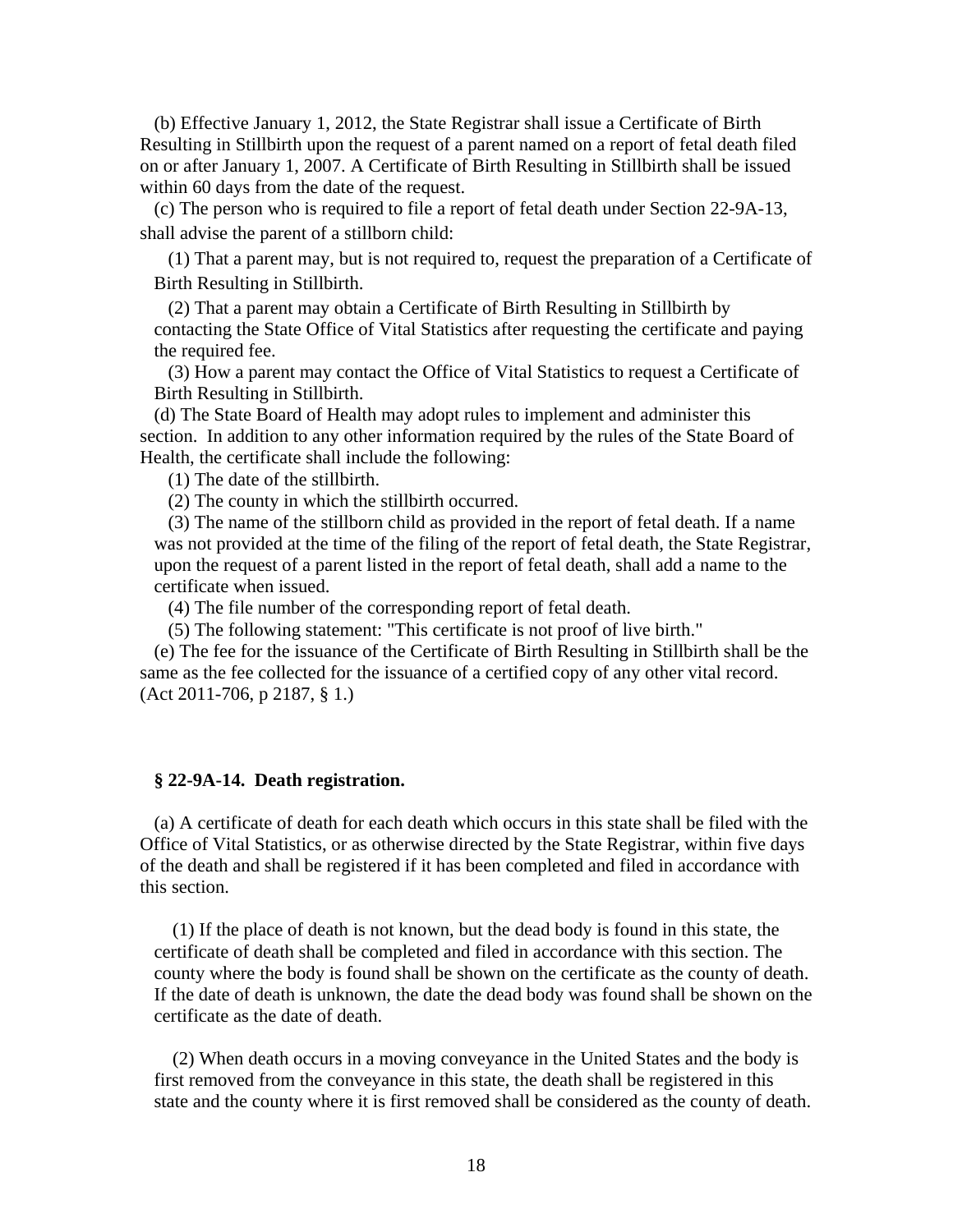When a death occurs on a moving conveyance while in international waters or air space or in a foreign country and the body is first removed from the conveyance in this state, the death shall be registered in this state but the certificate shall show the actual place of death if it can be determined.

 (b) The funeral director or person acting as the funeral director who first assumes custody of the dead body shall file the certificate of death. He or she shall obtain the personal and statistical data from the next of kin or the best qualified person or source available and shall forward the certificate to the person responsible for completion of the medical certification.

 (c) The physician in charge of the care of the patient for the illness or condition that resulted in death shall complete and sign the medical certification and transmit the certificate to the Office of Vital Statistics in the manner directed by the State Registrar, within 48 hours after receipt of the certificate. In the absence of the physician, the certificate may be completed and signed by another physician designated by the physician, or the certificate may be completed and signed by the chief medical officer of the institution in which death occurred or by the physician who performed an autopsy upon the decedent. Deaths required to be reported to the county medical examiner or coroner shall be reported whether the cause is known or suspected, primary or contributory, or recent, delayed, or remote.

 (d) When the death occurs with no physician in charge of the care of the patient for the illness or condition that resulted in death, the county medical examiner, if one has been appointed, the State Medical Examiner, if he or she examines the body, or if neither occurs, the coroner shall determine the cause of death. In all cases, the medical certification shall be completed and signed and the certificate forwarded to the Office of Vital Statistics, or as otherwise directed by the State Registrar, within 48 hours after receipt of the certificate. This section shall not diminish the duty of the Coroner to hold inquests.

 (e) If the cause of death cannot be determined within 48 hours after receipt of the certificate, the physician, county medical examiner, state medical examiner, or coroner shall indicate the medical certification as "PENDING" and shall sign the certificate. Immediately after the medical or other data necessary for determining the cause of death have been made known, the physician, county medical examiner, state medical examiner, or coroner shall, over his or her signature, forward the cause of death to the State Registrar. If the physician has reason to believe that the case is within the jurisdiction of the county medical examiner or coroner, he or she shall immediately report the case to the county medical examiner or coroner and shall advise the funeral director of this fact. If the county medical examiner or coroner does not assume jurisdiction, the physician shall sign the medical certification.

 (f) When a death occurs in an institution and the death is not under the jurisdiction of the county medical examiner or coroner, the person in charge of the institution or his or her designated representative, shall initiate the preparation of the death certificate within 24 hours of death as follows:

 (1) The full name of the decedent and the date of death shall be placed on the death certificate in the designated spot.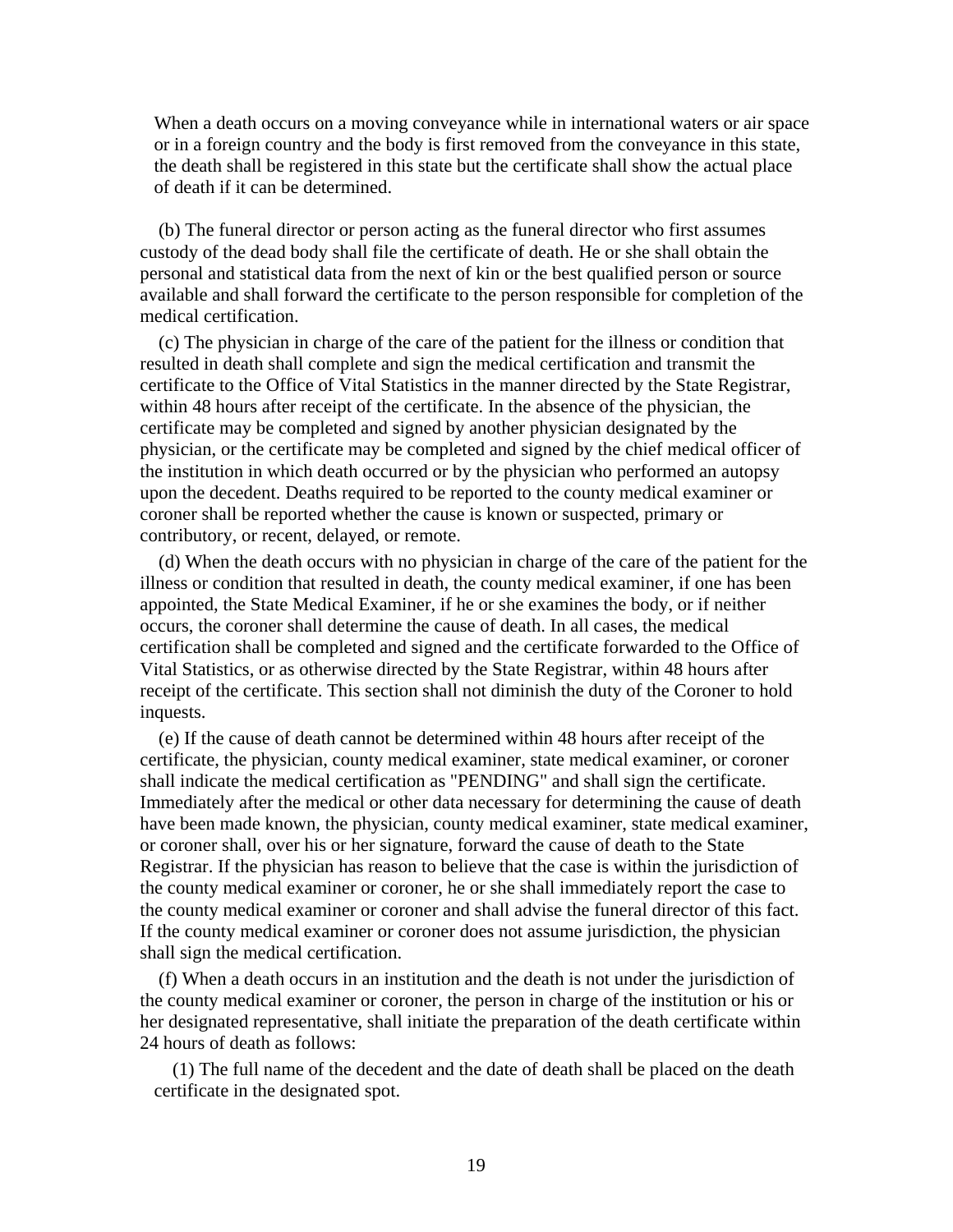(2) The medical certification of death and the signature of the physician shall be obtained from the attending physician.

 (3) The partially completed death certificate shall be presented to the funeral director or the person acting as the funeral director within 72 hours of death.

 (g) When a death is presumed to have occurred in this state but the body cannot be located, a death certificate may be prepared by the State Registrar upon receipt of an order of a court of competent jurisdiction, that shall include the finding of facts required to complete the death certificate. The death certificate shall be marked "PRESUMPTIVE" and shall show on its face the date of registration and shall identify the court and date of decree. (Acts 1992, No. 92-607, p. 1255, §14.)

#### **§ 22-9A-15. Delayed registration of death.**

(a) When a death occurring in this state has not been registered within the time period prescribed by subsection (a) of Section 22-9A-14, a certificate of death may be registered on a regular certificate of death as follows:

 (1) If the attending physician, county medical examiner, state medical examiner, or coroner at the time of death and the attending funeral director or person who acted as the funeral director are available to complete and sign the certificate of death, it may be completed without additional evidence and filed with the State Registrar. For those certificates filed one year or more after the date of death, the physician, county medical examiner, state medical examiner, coroner, or the funeral director shall state in accompanying affidavits that the information on the certificate is based on records kept in their files.

 (2) In the absence of the attending physician, county medical examiner, state medical examiner, coroner, or the funeral director or person who acted as the funeral director, the certificate may be filed by the next of kin of the deceased and shall be accompanied by both of the following:

a. An affidavit of the person filing the certificate swearing to the accuracy of the information on the certificate.

b. Two documents which identify the decedent and his or her date and place of death.

 (3) In all cases, the State Registrar may require additional documentary evidence to prove the facts of death.

 (4) A summary statement of the evidence submitted in support of the delayed registration shall be endorsed on the certificate.

 (b) Certificates of death registered one year or more after the date of death shall be marked "DELAYED REGISTRATION" and shall show on their face the date of the delayed registration. (Acts 1992, No. 92-607, p. 1255, §15.)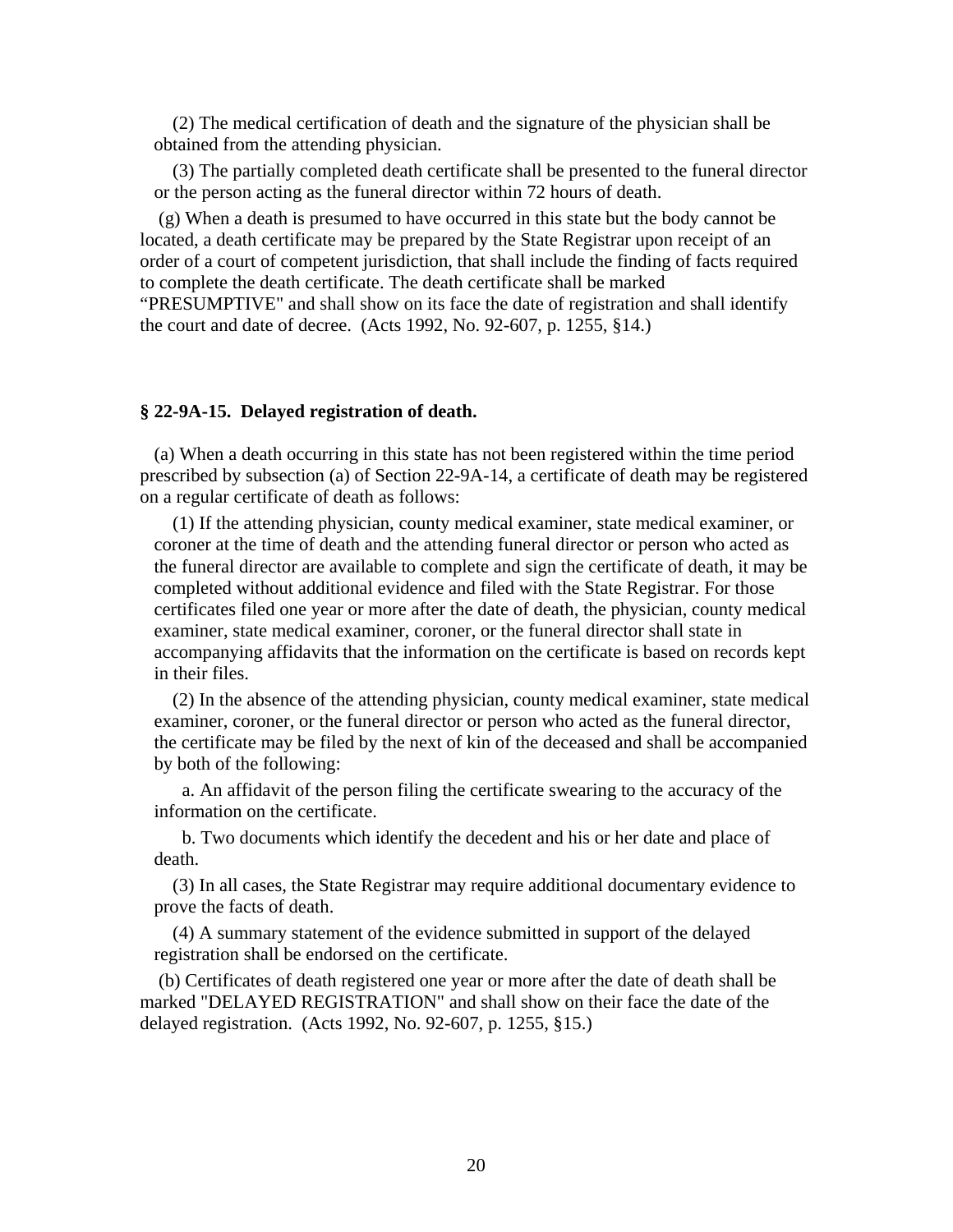#### **§ 22-9A-16. Authorization for final disposition.**

(a) The funeral director or person acting as the funeral director who first assumes custody of a dead body shall, prior to final disposition of the body, or prior to removal of the dead body from the state, obtain authorization for final disposition of the body or removal of the body from the state. The completion of the medical certification of cause of death on the death certificate by the physician, county medical examiner, state medical examiner, or coroner shall constitute authorization. If the body is to be cremated or buried at sea, additional authorization shall be obtained from the county medical examiner, state medical examiner, or coroner.

 (b) With the consent of the physician, county medical examiner, state medical examiner, or coroner who is to certify the cause of death, a dead body may be moved from the place of death for the purpose of being prepared for final disposition. Prior to removing a dead body from the place of death, the funeral director shall do either of the following:

 (1) Obtain assurance from the attending physician that death is from natural causes and that the physician will assume responsibility for certifying to the cause of death and receive permission to remove the body from the place of death.

 (2) Notify the county medical examiner or coroner and obtain authorization to remove the body.

 (c) Prior to final disposition of a dead fetus, the funeral director, the person in charge of the institution, or other person assuming responsibility for final disposition of the fetus shall obtain from the parents authorization for final disposition. In the event the parents are incompetent, unable, or unwilling to sign the documents authorizing final disposition, the institution where the fetal death occurred, or if the fetal death occurred outside an institution, any licensed hospital in reasonable proximity, shall establish a mechanism to determine the final disposition.

 (d) A written authorization for final disposition issued under the law of another state or the District of Columbia which accompanies a dead body or fetus brought into this state shall be authority for final disposition of the body or fetus in this state.

 (e) When a dead body is released or disposed of by an institution, the person in charge of the institution shall keep a record showing the name of the deceased, date of death, name and address of the person to whom the body was released, date of removal from the institution, or if finally disposed of by the institution, the date, place, and manner of disposition.

 (f) A funeral director, embalmer, or other person who removes from the place of death or transports or finally disposes of a dead body or fetus, in addition to filing any certificate or other report required by this chapter or rules promulgated pursuant to this chapter, shall keep a record which shall identify the name of the deceased, the date and place of death, and the date, place, and manner of disposition.

 (g) Authorization for disinterment and reinterment shall be required prior to disinterment of a dead body or fetus as prescribed by rules of the board. (Acts 1992, No. 92-607, p. 1255, §16.)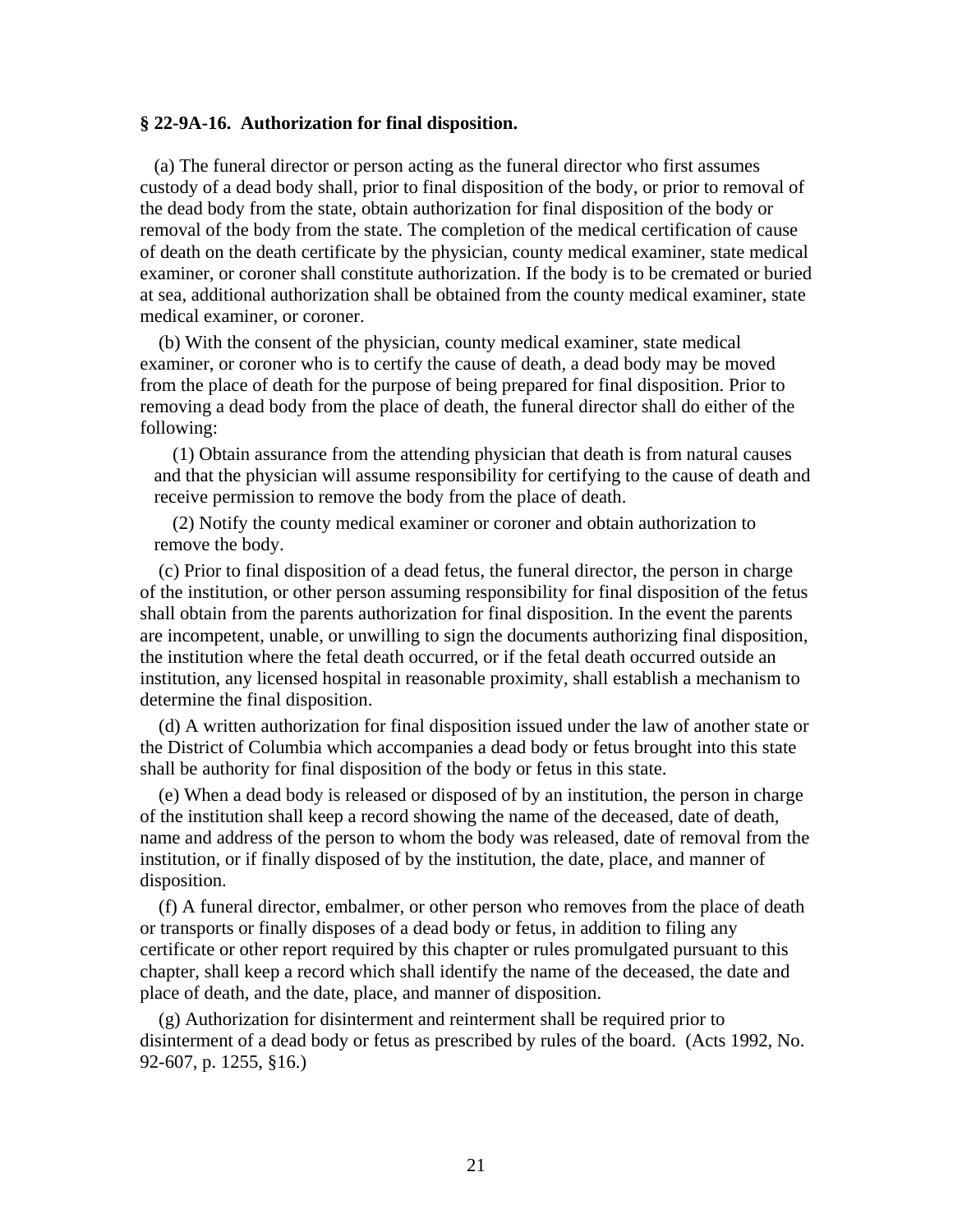#### **§ 22-9A-17. Marriage registration.**

(a) A record of each marriage performed in this state shall be filed with the Office of Vital Statistics and shall be registered if it has been completed and filed in accordance with this section.

 (b) The judge of probate who issues the marriage license shall prepare the record on the form or in a format prescribed and furnished by the State Registrar upon the basis of information obtained from the parties to be married.

 (c) Each person who performs a marriage shall certify the fact of marriage and return the record to the judge of probate who issued the license within 30 days after the ceremony.

 (d) Every judge of probate issuing marriage licenses shall complete and forward to the Office of Vital Statistics on or before the fifth day of each calendar month the records of marriage returned to the judge of probate during the preceding calendar month. (Acts 1992, No. 92-607, p. 1255, §17.)

#### **§ 22-9A-18. Divorce registration.**

(a) A record of each divorce or annulment granted by any court in this state shall be filed by the clerk, register, or clerk and register of each court with the Office of Vital Statistics and shall be registered if it has been completed and filed in accordance with this section. The record shall be prepared by the petitioner or his or her representative on a form or in a format prescribed and furnished by the State Registrar and shall be presented to the clerk or register with the petition. In all cases, the completed record shall be prerequisite to the granting of the final decree.

 (b) The clerk, register, or clerk and register shall complete and forward to the Office of Vital Statistics on or before the fifth day of each calendar month the records of each divorce or annulment decree granted during the preceding calendar month. (Acts 1992, No. 92-607, p. 1255, §18.)

#### **§ 22-9A-19. Amendment of vital records.**

(a) A certificate registered under this chapter may be amended only in accordance with this chapter and rules adopted by the board to protect the integrity and accuracy of vital records.

 (b) A certificate that is amended under this section shall be marked "AMENDED" except as otherwise provided in this section. The date of amendment and a summary description of the evidence submitted in support of the amendment shall be made a part of the record. Additions or minor corrections may be made to certificates within one year after the date of the event without the certificate being marked "AMENDED." The board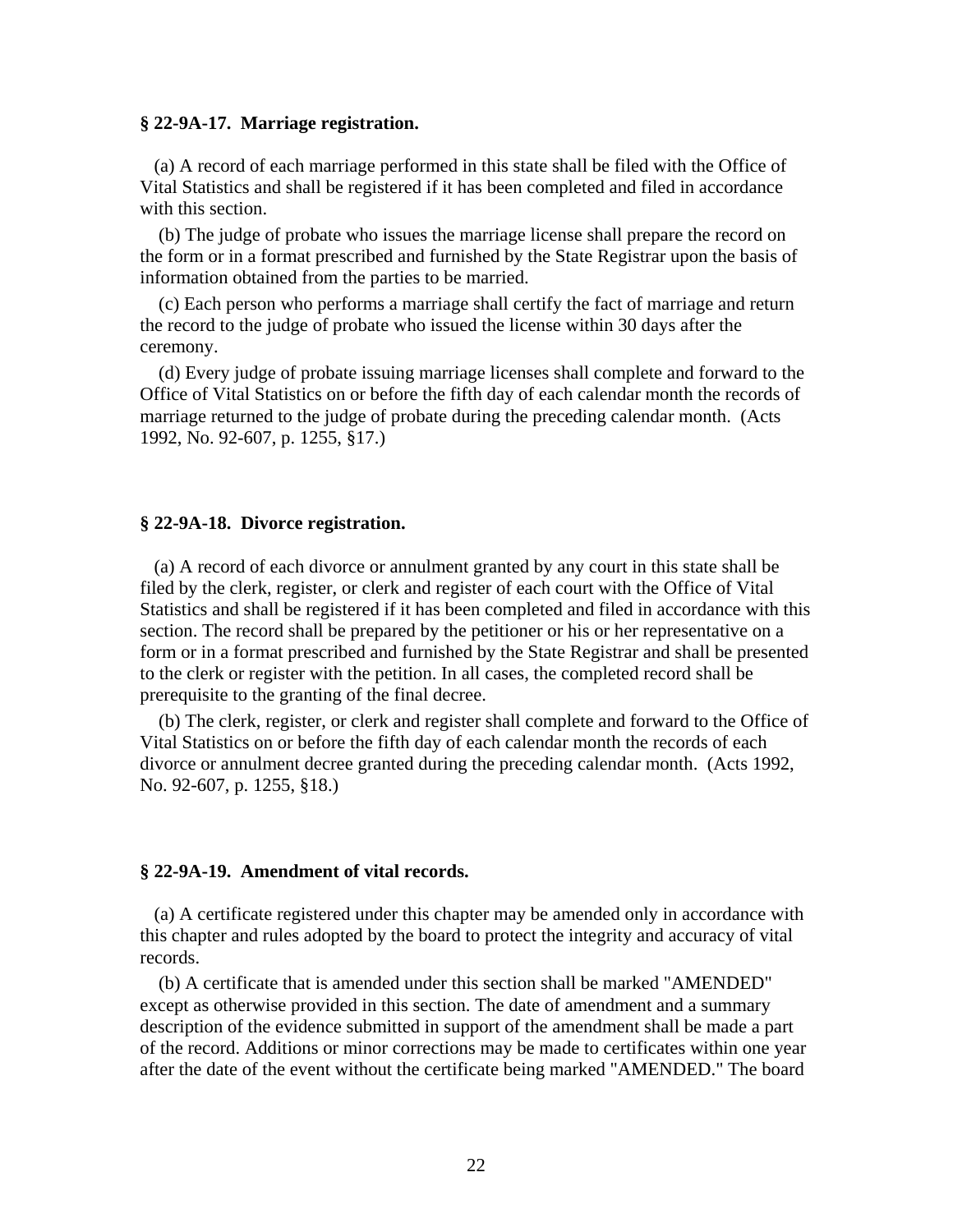shall prescribe by rules the conditions under which additions or minor corrections may be made.

(c) Amendment of names on a birth certificate.

 (1) Until the fifth birthday of the registrant, given names for a child whose birth was recorded without given names may be added to the certificate upon affidavit of both parents, or the mother in the case of a child born out of wedlock, or the father in the case of the death or incapacity of the mother, or the mother in the case of the death or incapacity of the father, or the guardian or agency having legal custody of the registrant. The certificate shall not be marked "AMENDED."

 (2) Until the first birthday of the child, given names may be amended upon affidavit of both parents, or the mother in the case of a child born out of wedlock, or the father in the case of the death or incapacity of the mother, or the mother in the case of the death or incapacity of the father, or the guardian or agency having legal custody of the registrant. The certificate shall be marked "AMENDED." After one year from the date of birth, the provisions of subdivision (c)(3) of this section shall be followed.

 (3) Upon receipt of a certified copy of an order from a court with competent jurisdiction changing the name of a person born in this state, the State Registrar shall amend the certificate of birth to show the new name.

 (d) Upon receipt of a certified copy of an order of a court of competent jurisdiction indicating that the sex of an individual born in this state has been changed by surgical procedure and that the name of the individual has been changed, the certificate of birth of the individual shall be amended as prescribed by rules to reflect the changes.

 (e) If an applicant does not submit the minimum documentation required in the rules for amending a vital record, or if the State Registrar has reasonable cause to question the validity or adequacy of the sworn statements or the documentary evidence of the applicant, the State Registrar shall not amend the vital record, unless the deficiencies are corrected.

 (f) Once an amendment of an item is made on a vital record, that item shall not be amended again except upon receipt of an order from a court of competent jurisdiction. (Acts 1992, No. 92-607, p. 1255, §19.)

#### **§ 22-9A-20. Reproduction of vital records.**

The State Registrar, to preserve vital records, may prepare typewritten, photographic, microfilm, digital, electronic, or other reproductions of certificates or reports in the Office of Vital Statistics. The reproductions, when certified by the State Registrar, shall be accepted for all legal purposes as the original records. The documents from which permanent reproductions have been made and verified may be disposed of as provided by the State Records Commission. (Acts 1992, No. 92-607, p. 1255, §20.)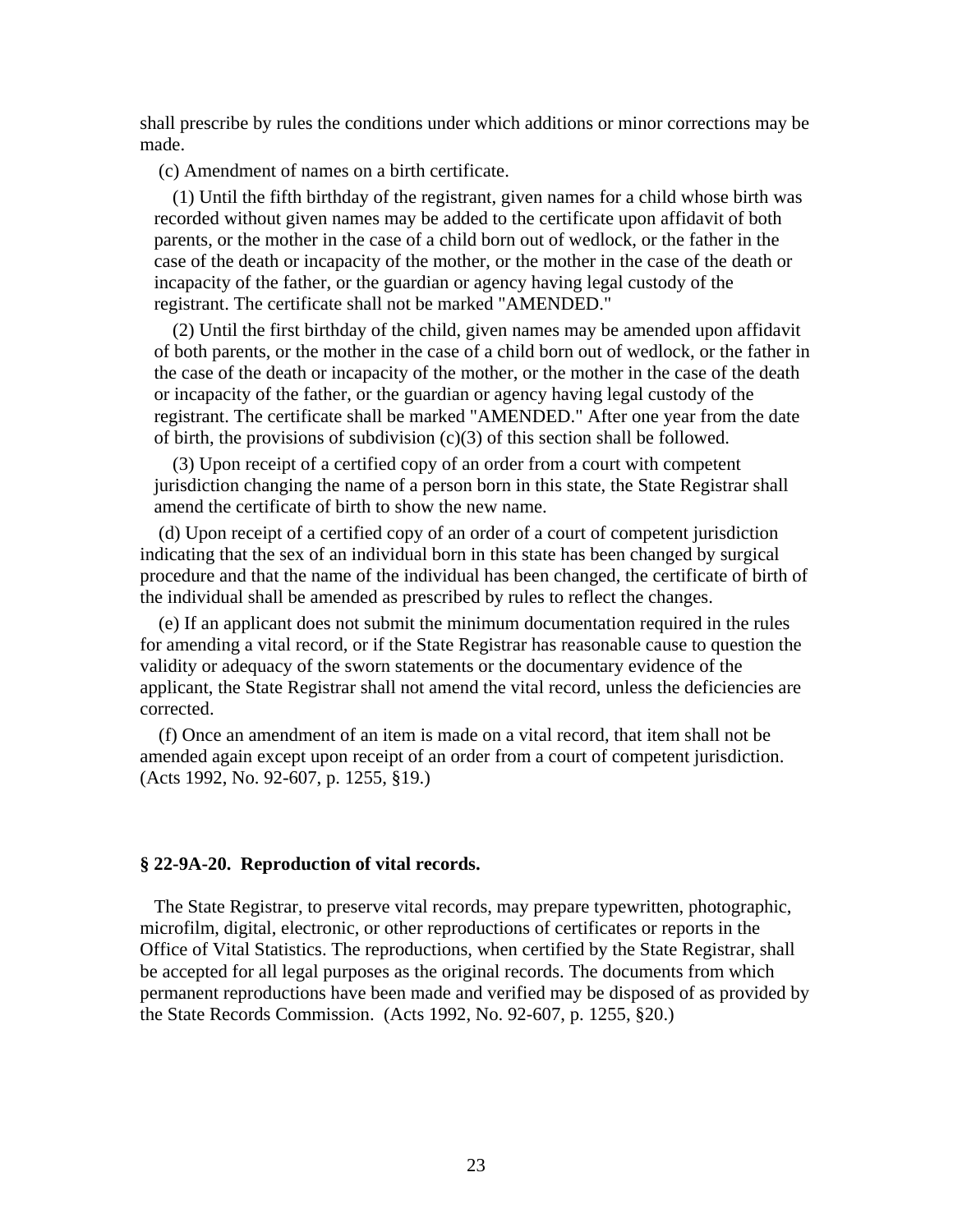#### **§ 22-9A-21. Disclosure of information from vital records.**

(a) To protect the integrity of vital records, to insure their proper use, and to insure the efficient and proper administration of the system of vital statistics, it shall be unlawful for any person to permit inspection of, or to disclose information contained in vital records, or to copy or issue a copy of all or part of any record, except as authorized by this chapter and by rules of the board or by order of a court of competent jurisdiction.

 (b) The State Registrar or other custodians of vital records shall not permit inspection of, or disclose information contained in vital records, or copy or issue a copy of all or part of any records unless he or she is satisfied that the applicant is authorized to obtain a copy of the record.

 (1) The registrant, a member of his or her immediate family, his or her guardian, and their respective legal representatives, when acting on their behalf and for their benefit, may, in any event, obtain copies.

 (2) The term "legal representative" shall include an attorney at law, attorney in fact, physician, funeral director, or other designated agent acting on behalf and for the benefit of the registrant or his or her family. The State Registrar may require written authorization that the legal representative is acting on behalf and for the benefit of the principal.

 (3) Information from or copies of records shall not be provided to the natural parents of adopted children, when neither has custody, or commercial firms or agencies requesting listings of names and addresses or copies of certificates.

 (4) Others may obtain information from or copies of a vital record, if they demonstrate that the information or copy is needed for the determination or protection of his or her personal or property right. The board may adopt rules to define further those who may obtain information from or copies of vital records filed under this chapter.

 (c) The State Registrar may permit the use of data from vital records for statistical or legitimate research purposes, subject to conditions he or she may impose. No data shall be furnished from records for legitimate research purposes until the State Registrar has received in writing an agreement signed by a responsible agent of the research organization agreeing to conform to the conditions. Legitimate research for the purposes of this section shall mean a systematic statistical study, conforming to or in accordance with generally accepted scientific standards or principles, designed to develop or contribute to scientific knowledge, and that does not identify the persons in the study. Prior to release of data identifying any specific institution, the institution shall be notified in writing by the State Registrar that the data will be released.

 (d) The State Registrar may disclose data from vital records to federal, state, county, or municipal agencies of government that request the data in the conduct of their official duties, upon proper request. Conditions for disclosure may be imposed by the State Registrar and the State Registrar may require a responsible agent of the governmental agency to sign a written agreement conforming to those conditions.

 (e) Marriage and divorce certificates in the custody of the State Registrar shall be considered nonrestricted public records and any person may obtain copies of the records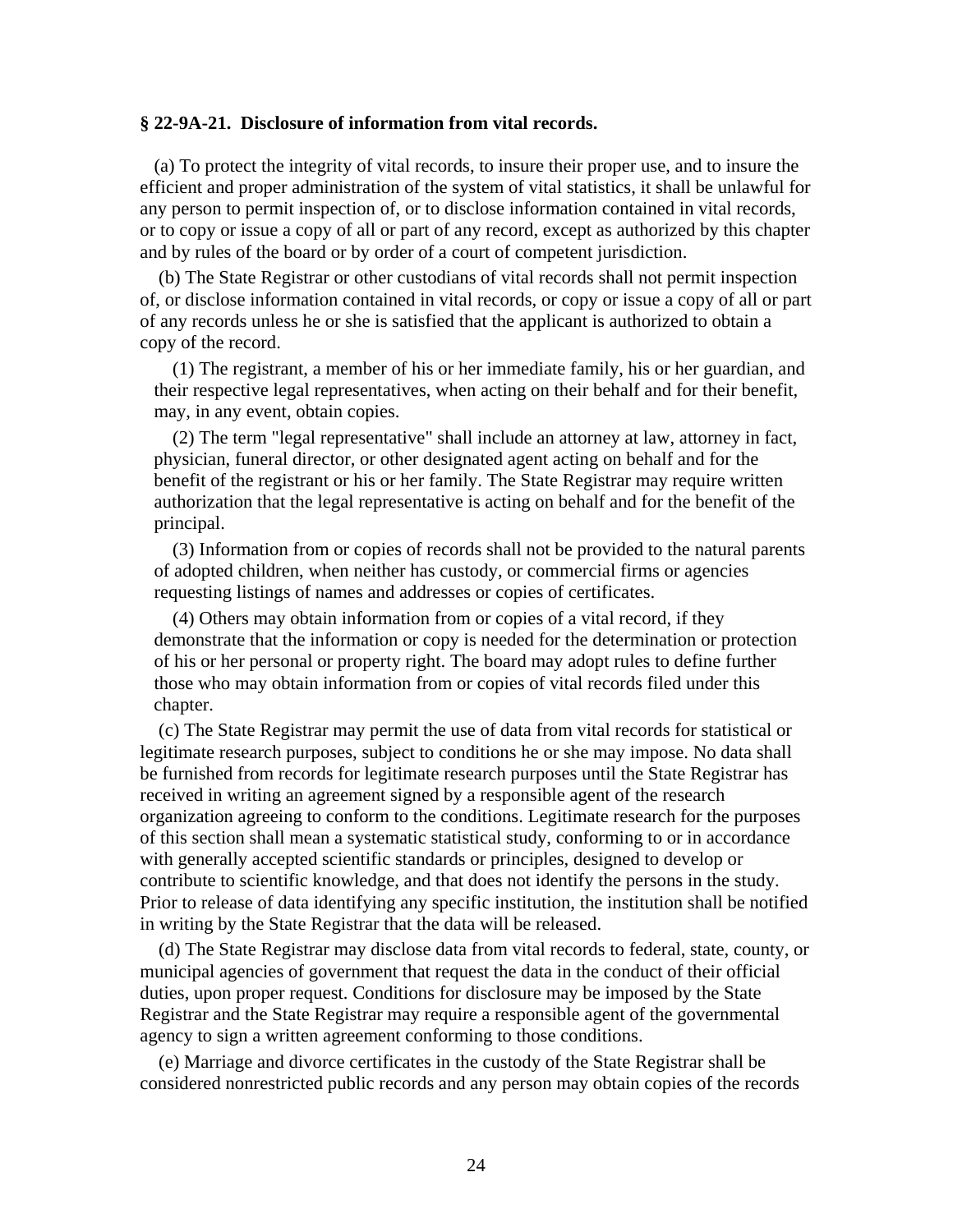for any purpose upon submission of an application containing sufficient information to locate the record and payment of the required fee.

 (f) When 125 years have elapsed after the date of birth or 25 years have elapsed after the date of death, the records of these events in the custody of the State Registrar shall become nonrestricted public records and any person may obtain copies of the records upon submission of an application containing sufficient information to locate the record and payment of the required fee. The records may be made available for viewing in photographic, digital, electronic, or other suitable format as provided for by rules of the board.

 (g) The board is authorized to provide for a system for death reviews using vital records and information from vital records and other medical records deemed necessary for these reviews. All information relating to individuals and physicians obtained for these reviews and all results of these reviews relating to individuals and physicians shall be deemed confidential, shall not be admissible in court for any purpose, and shall not be subject to discovery in any civil action. Nothing in this section shall limit the admissibility or discoverability of patient medical records, regularly and ordinarily kept in the course of treatment of a patient, that otherwise would be admissible or discoverable. (Acts 1992, No. 92-607, p. 1255, §21.)

#### **§ 22-9A-22. Copies or data from the system of vital statistics.**

(a) In accordance with Section 22-9A-21 and any rules adopted pursuant to that section:

 (1) The State Registrar and other custodians of vital records authorized by the State Registrar to issue certified copies shall upon receipt of an application issue a certified copy of vital records in his or her custody or a part of the record. The vital records may be in the form of originals, photographic, microfilm, digital, electronic, or other reproductions, or data filed by digital or electronic means. Each copy issued shall show the date of registration and copies issued from records marked "DELAYED REGISTRATION" or "AMENDED" shall be similarly marked and show the effective date. All forms and procedures used in the issuance of certified copies of vital records in this state shall be provided or approved by the State Registrar.

 (2) A certified copy of a vital record or any part of the record, issued in accordance with this section, shall be considered for all purposes the same as the original and shall be prima facie evidence of the facts stated in the copy, provided that the evidentiary value of a certificate or record filed more than one year after the event, or a record which has been amended, shall be determined by the judicial or administrative body or official before whom the certificate is offered as evidence.

 (3) The federal agency responsible for national vital statistics may be furnished copies of records or data from the system of vital statistics as it may require for national statistics, if the federal agency shares in the cost of collecting, processing, and transmitting the records or data, and the records or data are used only for purposes provided for in the agreement between the federal agency and the State Registrar. Any additional uses of the records or data shall be approved by the State Registrar.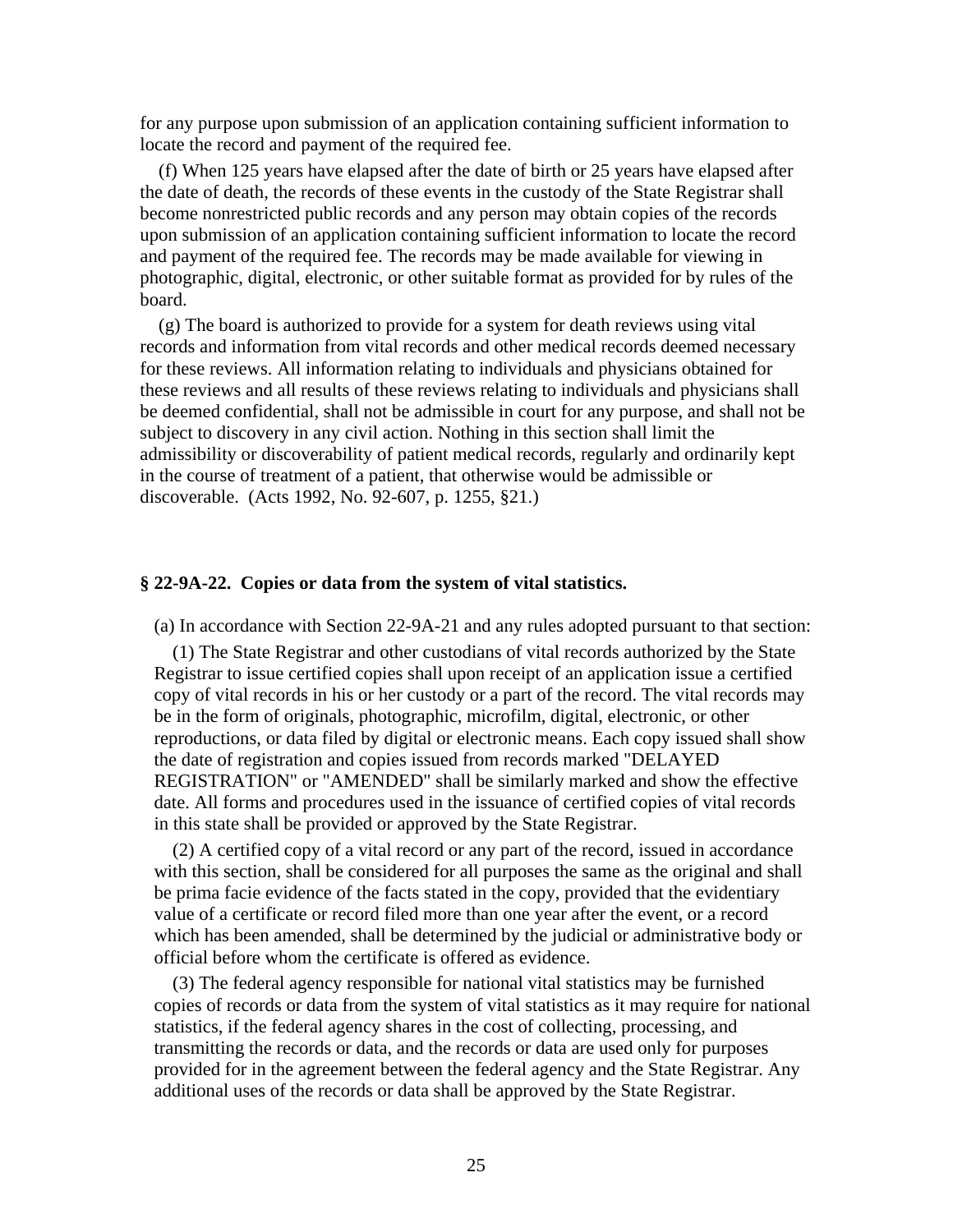(4) Federal, state, local, and other public or private agencies in the conduct of their official duties may, upon request and payment of a reasonable fee, be furnished copies of records or other data from the system of vital statistics for statistical or administrative purposes, if the copies of records or data are used only for purposes for which they were obtained, unless specific approval for the additional use is authorized by the State Registrar.

 (5) The State Registrar may, by agreement, transmit copies of records and other reports required by this chapter to offices of vital statistics outside this state, when the records or other reports relate to residents of those jurisdictions or persons born in those jurisdictions. The agreement shall specify the statistical and administrative purposes for which the records may be used, and the agreement shall provide further instructions for the proper retention and disposition of the copies.

 (b) To protect the integrity of vital records and to prevent the fraudulent use of birth certificates of deceased persons, the State Registrar may match birth and death certificates, in accordance with rules of the board, and to post the facts of death to the appropriate birth certificate. Certified copies issued from birth certificates marked "DECEASED" shall be similarly marked. Ï

 (c) When the State Registrar receives information that a vital record was registered through misrepresentation or fraud, he or she may withhold the issuance of certified copies of the vital record until a determination of the facts has been made. If after investigation, the State Registrar determines that the vital record was registered through misrepresentation or fraud, he or she shall place the vital record and the evidence which supports the finding of misrepresentation or fraud in a special file. This file shall not be subject to inspection, except by order of a court of competent jurisdiction or by the State Registrar for purposes of properly administering the Office of Vital Statistics.

 (d) No person shall prepare or issue any certificate which purports to be an original, certified copy, or copy of a vital record except as authorized in this chapter or rules adopted pursuant to this chapter. (Acts 1992, No. 92-607, p. 1255, §22.)

#### **§ 22-9A-23. Fees.**

(a) Fees to be paid to the Office of Vital Statistics are as follows:

 (1) The fee for making any search of the records and reporting the findings or for making one certified copy of the record if found shall be fifteen dollars (\$15). If the search is made in a local registration district, the local office shall be entitled to retain the portion of this fee as prescribed by the board.

 (2) The fee for each additional copy of the same record ordered at the same time shall be six dollars (\$6). If these copies are made in a local registration district, the local office shall retain the portion of these fees as prescribed by the board.

 (3) The fee for issuing an authenticated or exemplified copy shall be twenty-five dollars (\$25), the amount to include the certification fee of the Secretary of State.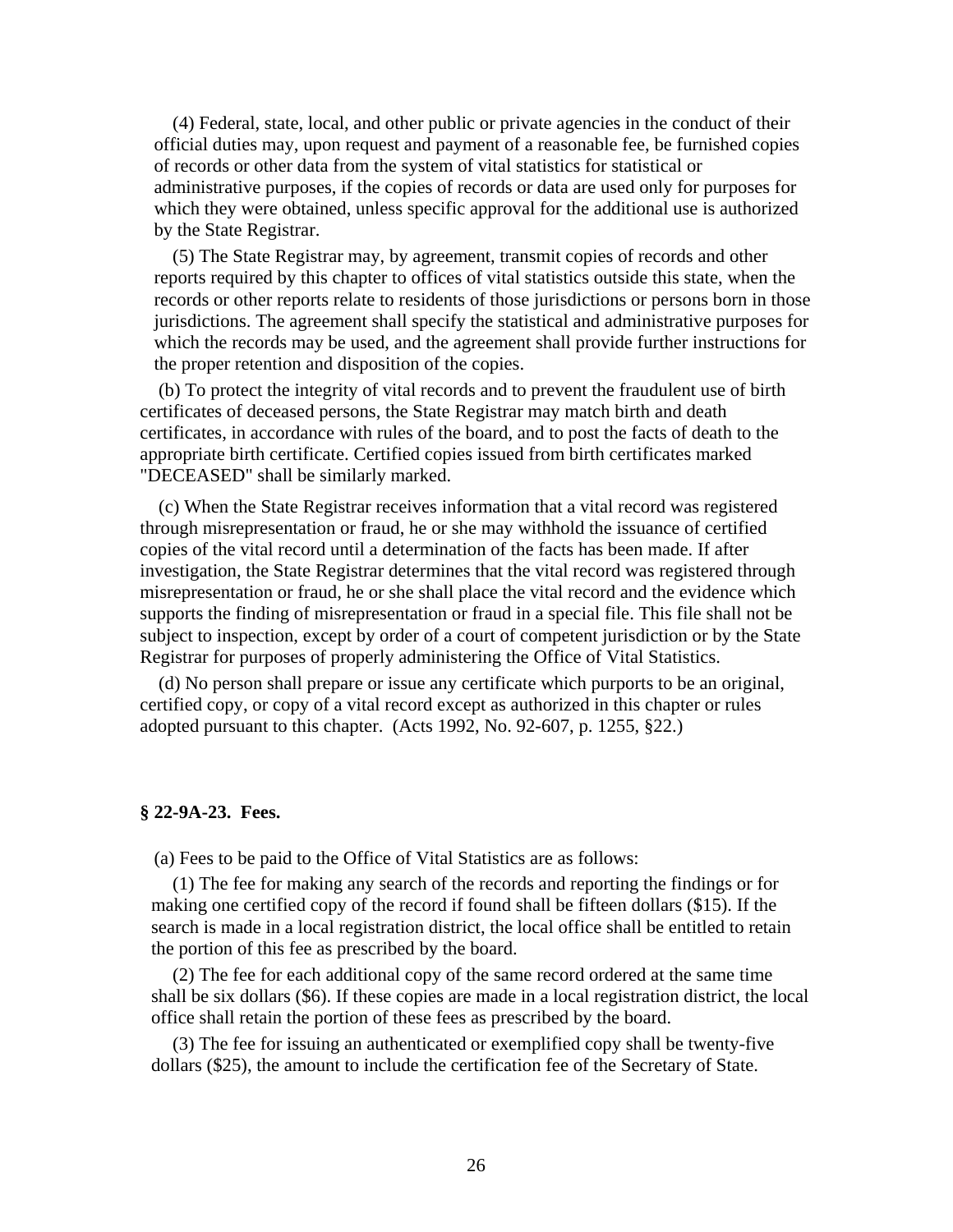(4) The fee for the preparation of an amendment to an original vital record and issuing a certified copy at the time it is amended shall be twenty dollars (\$20).

 (5) The fee for preparation of a new birth certificate after a legitimation or adoption and issuing a certified copy at the time it is prepared shall be twenty-five dollars (\$25).

 (6) The fee for preparation of a delayed certificate and issuing a certified copy at the time it is prepared shall be twenty dollars (\$20).

 (7) The fee for forwarding the legal documents for an adoption granted in this state for a person born in another state, the District of Columbia, or a territory of the United States, shall be ten dollars (\$10).

 (8) An additional fee of fifteen dollars (\$15) shall be added to the regular fee for nonroutine, same day expedited service, and all special delivery mail that requires special attention.

 (9) The State Registrar may prepare a special certificate of birth which shall be in a format that is suitable for framing or display. The fee for this special certificate of birth shall be forty-five dollars (\$45), of which seventeen dollars (\$17) shall be forwarded to the Children's Trust Fund.

 (10) The State Registrar shall determine the cost, including, but not limited to, staff time, computer time, copying cost, and supplies, for processing any non-routine statistical or research project or any other non-routine service other than those described above.

 (b) Applications for searches, copies, authentications, and reports shall be accompanied by the prescribed fee. Payments for special or presumptive searches, reports, and contract services may be postponed until the amount to be paid is determined.

 (c) Fees collected under this section, except as provided for local registration offices and the Children's Trust Fund, shall be paid into the State Treasury to the credit of the State Board of Health and are appropriated to the board to carry out the purposes of this chapter; however, the expenditure of the sums so appropriated shall be budgeted and allotted pursuant to the Budget Management Act and Article 4 of Chapter 4 of Title 41.

 (d) Notwithstanding any other provisions of this chapter, the board shall not charge a fee to any hospital in connection with this chapter. (Acts 1992, No. 92-607, p. 1255, §23); Act 2009-569, p. 1671, § 1.)

#### **§ 22-9A-24. Persons required to keep records and to furnish information.**

(a)(1) Every person in charge of an institution shall keep a record of personal data concerning each person admitted or confined to the institution. This record shall include information as required for the certificates of birth and death and the reports of fetal death required by this chapter. The record shall be made at the time of admission from information provided by the person being admitted or confined, but when it cannot be obtained, the information shall be obtained from relatives or other persons acquainted with the facts. The name and address of the person providing the information shall be part of the record.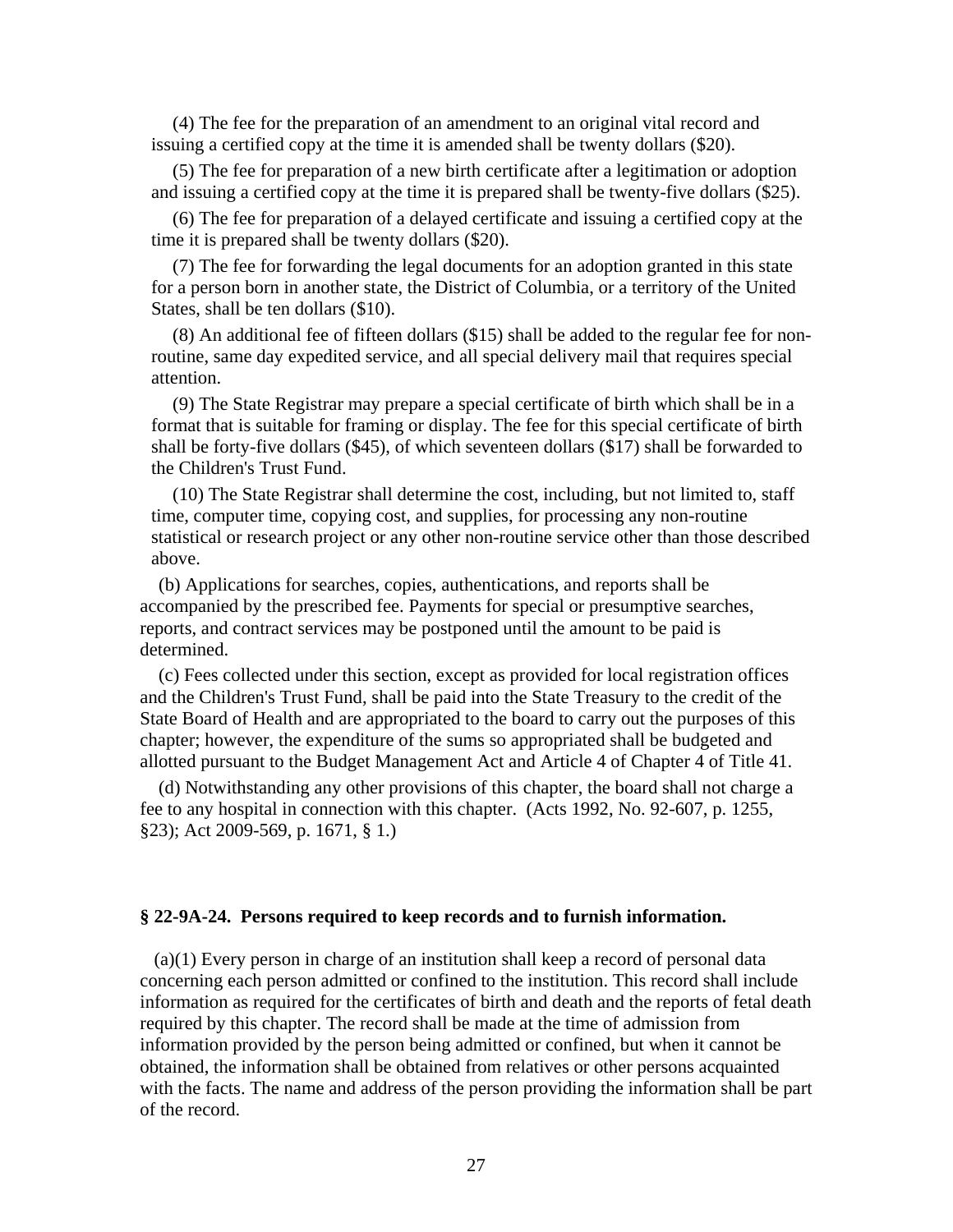(2) When a dead body or dead fetus is released or disposed of by an institution, the person in charge of the institution shall keep a record as provided for in subsection (e) of Section 22-9A-16.

 (3) Not later than the fifth day of the month following the month of occurrence, the person in charge of each institution shall send to the Office of Vital Statistics a list showing all births, deaths, and fetal deaths occurring in that institution during the preceding month. The lists shall be on forms or in a format prescribed by the State Registrar.

 (b)(1) A funeral director who removes from the place of death, transports, or makes final disposition of a dead body or fetus shall keep a record as provided for in subsection (f) of Section 22-9A-16.

 (2) Not later than the fifth day of the month following the month of occurrence, each funeral director shall send to the Office of Vital Statistics a list showing all dead bodies embalmed or otherwise prepared for final disposition or dead bodies finally disposed of by the funeral director during the preceding month. The list shall be on forms or in a format provided by the State Registrar.

 (c) Not later than the fifth day of the month following the month of occurrence, each county medical examiner, state medical examiner, or coroner who investigates a death or takes charge of a dead body or is responsible for certifying the cause of death shall send to the Office of Vital Statistics a list showing all of these deaths. The list shall contain the name of the deceased and the date and place of death and shall be on forms or in a format prescribed by the State Registrar.

 (d) Records maintained under this section shall be made available for inspection by the State Registrar or his or her representative upon demand. (Acts 1992, No. 92-607, p. 1255, §24.)

#### **§ 22-9A-25. Enforcement.**

Each local and deputy registrar is charged with the strict and thorough enforcement of the provisions of this chapter in his or her registration district, under the supervision and direction of the State Registrar. He or she shall make an immediate report to the State Registrar of any violation of this section coming to his or her knowledge by observation, upon complaint of any person, or otherwise. The State Registrar shall thoroughly and efficiently execute the provisions of this chapter and rules of the board in every part of the state and shall possess supervisory power over local registrars and deputy registrars, to ensure the compliance with all requirements of this chapter. The State Registrar, either personally or by an accredited representative, may investigate cases of irregularity or violation of this chapter and rules of the board, and all registrars shall aid him or her, upon request, in the investigations. If the State Registrar deems it necessary, he or she shall report cases of violation of any provision of this chapter to the proper district attorney and grand jury with a statement of the facts and circumstances. The district attorney, upon receipt of the report, shall initiate and promptly pursue the necessary court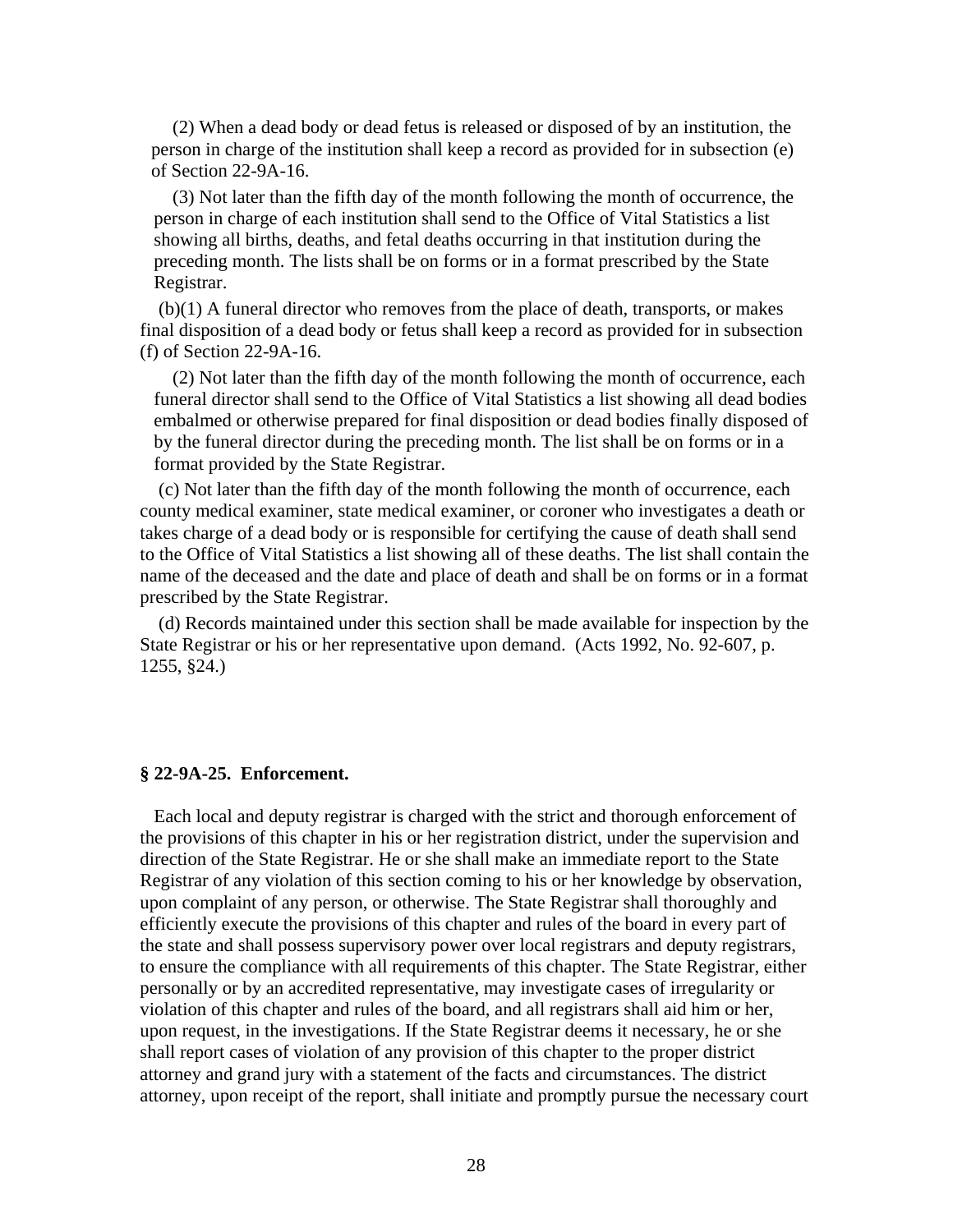proceedings against the person or corporation responsible for the violation. The Attorney General, upon request of the State Registrar, shall assist in the enforcement of this chapter and the rules of the board. (Acts 1992, No. 92-607, p. 1255, §25.)

#### **§ 22-9A-26. Penalty for violation of chapter or rules of the State Board of Health.**

(a) Any person who does any of the following shall be guilty of a Class C felony:

 (1) Willfully and knowingly makes any false statement in a certificate, record, or report required by this chapter or rules of the board, or in an application for an amendment to a certificate, record, or report, or in an application for a certified copy of a vital record, or who willfully and knowingly supplies false information intending that the information be used in the preparation of any report, record, or certificate, or amendment of the report, record, or certificate.

 (2) With intent to deceive and without lawful authority, makes, counterfeits, alters, amends, or mutilates any certificate, record, or report required by this chapter or rules of the board, or a certified copy of the certificate, record, or report.

 (3) Willfully and knowingly obtains, possesses, uses, sells, furnishes, or attempts to obtain, possess, use, sell, or furnish to another, for any purpose of deception, any certificate, record, report, or certified copy thereof, required by this chapter or rules of the board that is any of the following:

a. Made, counterfeited, altered, amended, or mutilated.

b. False in whole or in part.

c. Relates to the birth of another person, whether living or deceased.

 (4) As an employee of the Office of Vital Statistics or any district designated under Section 22-9A-4, willfully and knowingly furnishes or processes a certificate of birth, or certified copy of a certificate of birth, with the knowledge or intention that it be used for the purposes of deception.

 (5) Without lawful authority possesses any certificate, record, or report, required by this chapter or rules of the board, or copy or certified copy or the certificate, record, or report knowing same to have been stolen or otherwise unlawfully obtained.

 (b) Any person who does any of the following shall be guilty of a misdemeanor, and upon conviction, shall be fined not less than \$100.00 nor more than \$500.00 per violation:

 (1) Willfully and knowingly fails or refuses to provide information required by this chapter or rules of the board adopted pursuant to this chapter.

 (2) Willfully and knowingly finally disposes of a dead body without authorization as specified in Section 22-9A-16.

 (3) Willfully and knowingly neglects or violates any of the provisions of this chapter or rules of the board, or refuses to perform any of the duties imposed upon him or her by this chapter or rules of the board. (Acts 1992, No. 92-607, p. 1255, §26.)